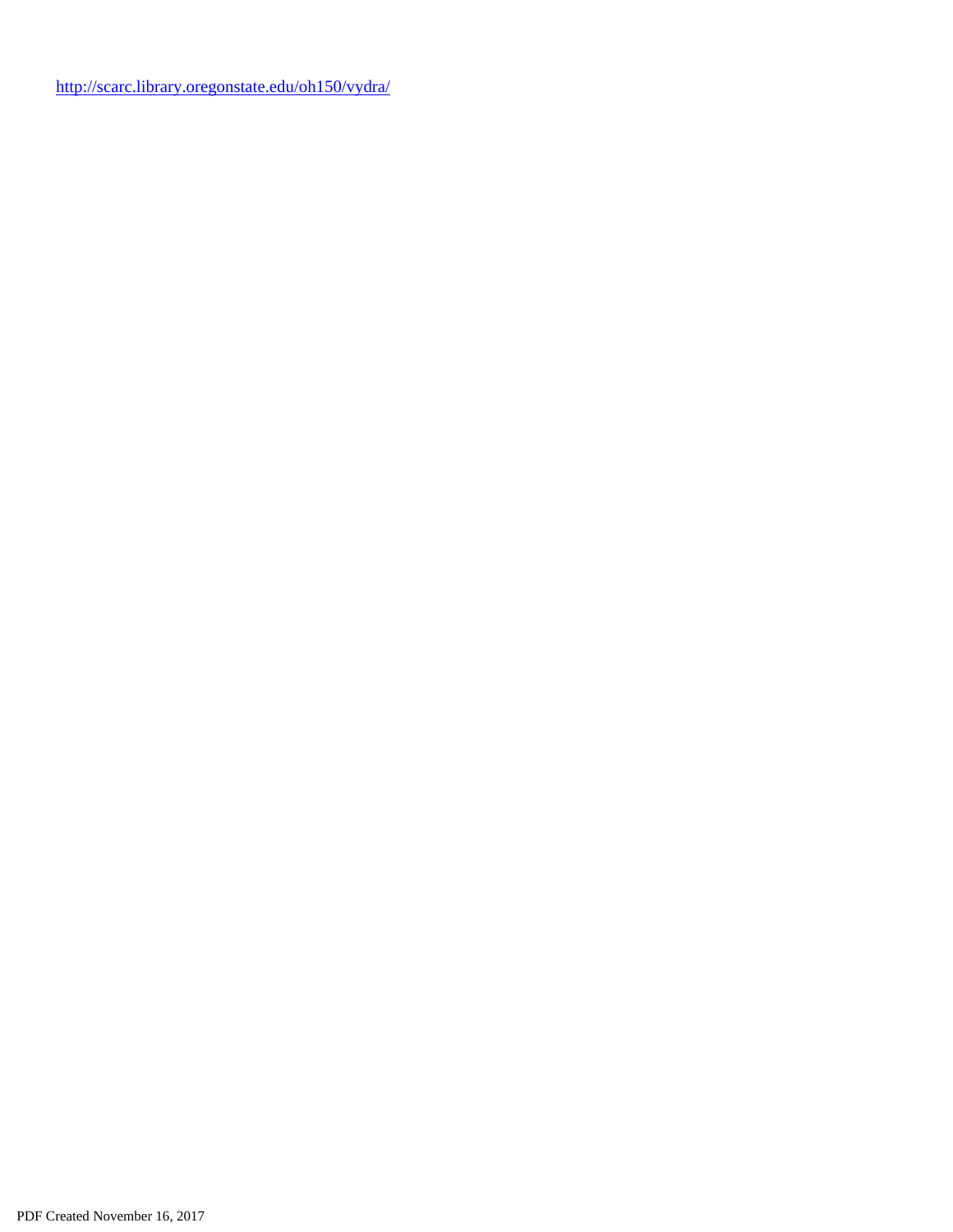# **Transcript**

**Janice Dilg**: Okay, so if you would like to introduce yourself, please.

**Marianne Vydra**: My name's Marianne Vydra, I'm the senior associate athletic director and senior woman administrator at Oregon State University. I work in the Athletic Department.

**JD**: And I am Janice Dilg, interviewer for the OSU Sesquicentennial Oral History Project. Today is May 27th, 2015 and we are in the Valley Library filming this interview. Welcome.

**MV**: Thank you.

**JD**: If you would begin I guess at the beginning and just talk a little about where you were born, a little bit about your early family life.

**MV**: I was actually born in Cleveland, Ohio, and my dad was a salesman for Simplex Time Recorder, so we moved around quite a bit, ended up in Springfield, Missouri at the time with five sisters. So I'm the oldest of six. Grew up in Springfield, went Kickapoo High School; I actually went to high school with Brad Pitt, and then did very well in high school, but at the time, it was real interesting, our counselors at the high school, they thought I would be best off going to Southwest Missouri State, which I did and I had no problem going there. All my friends went there. I was a science major and I played sports in high school; I played sports, I always was real active as a young person and ended up playing sports in high school and then in college.

I tried out for the volleyball team, and luckily the coach, she tolerated me, so I got to stay around the team and work out and played some games and stuff like that, low-level games, and kind of bumbled my way through college. But at the time I was paying for it on my own; I didn't care. It was, probably cost a hundred and fifty dollars a semester, right? And then I would work enough jobs to make—camps and jobs—to make three thousand for the summer. I'd quit my job when school started and then not have to work all year. My rent was a hundred dollars a month, paid for school. And it's too bad that young people can't go to college that way anymore, because I mean you kind of make some of your lifelong friends in college that way, and certainly that was my experience; had a lot of fun, probably didn't go to as much classes what I should have, but got out of there with a degree in biology with a minor in physics.

And that was due to my asking the dean of students, who saved me, she's at Northern Arizona, Sarah Bickel, and she said "the quickest way out of here is you need to get your degree in biology and minor in physics." I'm like "yes ma'am," and I got that done probably in the course of a semester or two. But then, right at that point it was like "what do you want to be when you grow up?" So I was a little bit older, because I took longer to get through college, probably twenty-five or twenty-six at the time, and I had the opportunity to key out all the red algae in Missouri and be a phycologist, or—they were going to pay for my grad school and I would stay in Springfield—or I could start an academic services project for the athletes, the female athletes in the athletic department at the time. I was programming computers for recruiting and keeping the coaches organized on a bunch of different fronts, so they thought I could organize something for the student athletes. And so what I tell everybody is I chose—it was like people or algae, people or algae, and I chose people.

So, I did that for one year and freaked out. I got it all—all the organizational stuff was easy but the people part was a little bit hard for me, because there's a lot of conflict. And at the time and at that age, I don't think that I had the skillset to really deal with that conflict. So I sought master's degree programs to kind of deal with—I opted toward pieces that would help me understand how college students develop as young people. I didn't know it even was a career path, but started looking into it, applied to a lot of schools, and actually I chose the one that was the furthest away from Springfield Missouri. That's how I made my decision. I knew I had to get out of there. I was the queen of road trips, so it wasn't anything for us to go take a car, drive to Colorado, go skiing on the weekend—that's a twelve hour trip—and come back. So, that was a bit dangerous and I just figured I just need to get out.

So I chose the University of Maine, or it chose me. I actually got the job—I didn't know I had the job. They offered me the assistantship, I wasn't back in Springfield yet on the Greyhound bus and my boss said "oh, you're going to Maine," I go "oh, I am, okay." So I go up to Maine, work with—I asked my boss, who was really great, Margaret Szilu [?]. She understood the business enough to know that I had to have a well-rounded experience, and she paired me with men's ice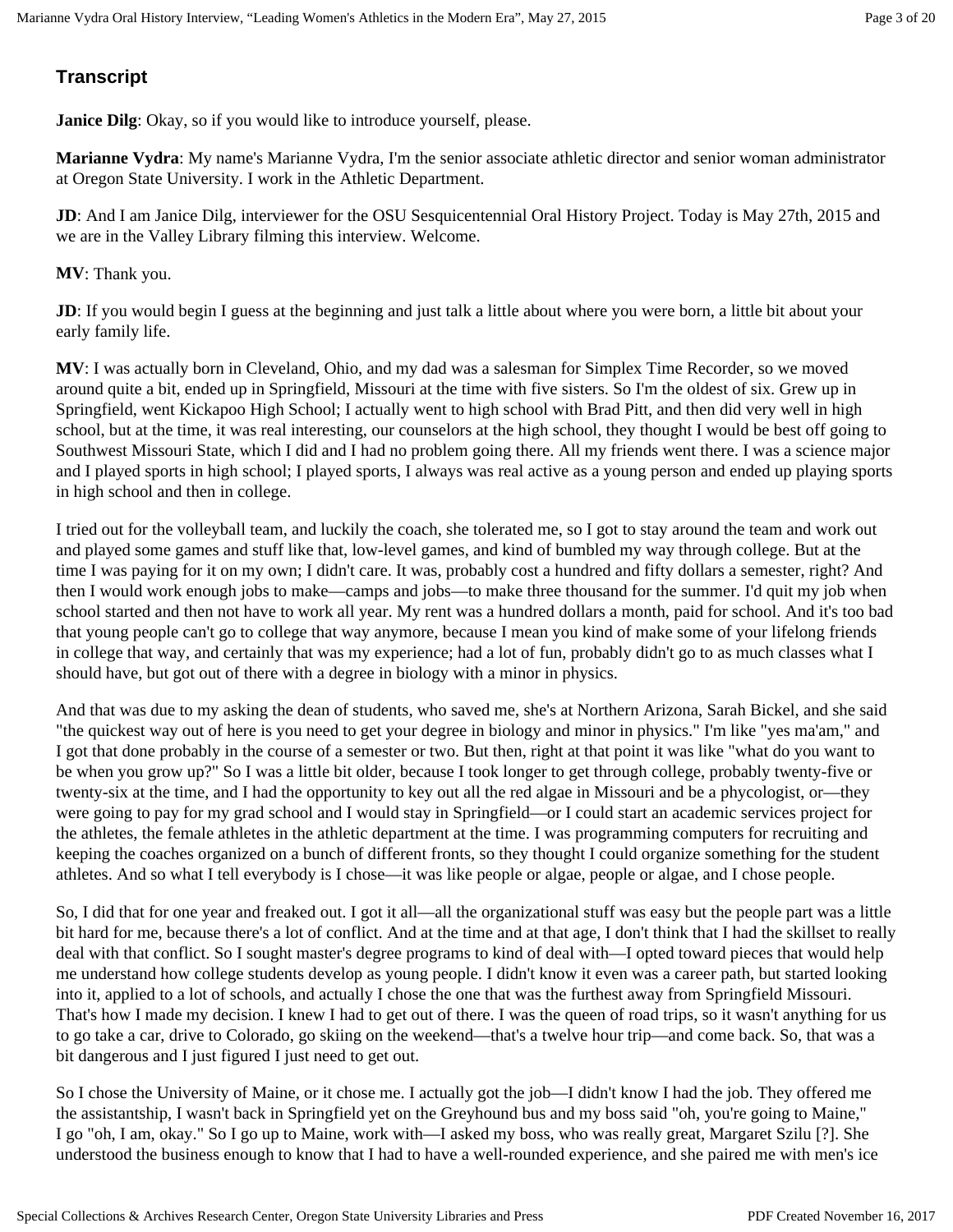hockey and men's basketball student athletes. I was their academic counselor, talked with them about how classes were going, what they needed to do to succeed. And—

**JD**: So you're doing this while you're doing school as well.

**MV**: Going to grad school, correct. So yes, that was a crazy time. We would have study hall from seven to ten at night and then I actually would, we would go out with the coaches till about one in the morning and I would come back in seven in the morning and do it again. You can do a lot when you're young. But I had a really—that was a really fun time of my life, partly because you're figuring out who you are away from your family and all that kind of stuff, so it's the same stuff what college students go through. I think I was a bit delayed because I had it so easy in Springfield. So that's shaved how I talked to our student athletes here, because of my experience.

## [0:05:34]

So, I got that degree, applied for jobs, and then again really based my choices on geography. I knew I didn't want to be in the middle, and I had made a promise to myself that I would visit every single state in the union by the time I was thirty, and I had almost done that at that point in time. There's like North Dakota, South Dakota, there was a few up there I hadn't hit. So I knew where I didn't want to be. I was in my older twenties, so I figured anywhere where there are mountains or oceans, good enough for me. So Oregon State; did an interview, they brought me out, I think it was a hundred and four degrees. And I struggled with accepting the job because I had just come from the University of Maine and the facility there reminded me—were somewhat better than the facilities we had at OSU.

When they took me around I was like wow, because the University of Maine was Division I-AA and Oregon State was Division I, so I'm thinking okay. And my Division I experience had been going to a football game at Tennessee, or where was the other one we traipsed to; Arkansas, because it's so close to where I grew up. Maybe Oklahoma State, too. And so I thought oh, it's going to be big time, and it really wasn't. It was kind of small, I had concerns. But it wasn't just about facilities; I mean it was that I was going to be a one-person show in an Academic Services Program for five hundred student athletes. Past my boss it was just going to be me. And I knew I had done that at Maine and we had a smaller group of student athletes, so I'm like wow, okay that's going to be a lot of work. But not afraid of it but just I did enough research to understand that we should probably have more staff than that.

But anyway, through convincing, cajoling, I packed up everything I had on the Greyhound bus and moved out and showed up August 15th or 19th, one of those two days, 1992. And then I promised myself I would do it five years, and in that five years I saw so much change. The athletic director resigned at the time; I got promoted during all that change, and we at some point or other—I forgot when Mitch Barnhart got here from Tennessee, but he came onboard and then he set the tone, I think. I call his tenure "giving us the paddles," the tone for what Division I is really supposed to be like. And—

**JD**: So before you go into the changes that Mitch and you and the university brought about, talk a little about—a little bit more about what it was like when you came to OSU. When you talk about the facilities being less than you were used to, describe that a bit more.

**MV**: So Reser Stadium did not have—I forget, it doesn't, you know that big, I call it the north side, everyone calls it maybe the east side or the west side, but the new space, that wasn't there. It was something much smaller that went down into a hill, and it reminded me a lot of the University of Maine. And I started asking questions like "how many people go to football games here?" Really low numbers, similar to what happened at Maine. At Maine, ice hockey was king and football was their second tier thing. And I asked questions like "do people just get in free to games?" "Oh yeah, they let people in free." That's what we did at Maine; to get people there we would let them in free.

And not—so that part was interesting. Gill, I remember Gill, oh my gosh; they had this army, it looked like army-issued green seats in Gill, probably because they were not expensive when they first built it, but it really looked like some kind of military operation in there. The green was hideous and I couldn't figure out why we would ever have green in a venue when we're, you know, I knew the Ducks were green. So I just thought that was interesting. And we had carpet, there was this brown carpet on the wall in Gill and it made it look like a dungeon. Really, it was really depressing. Great windows and everything, but a great historic building just really in shambles.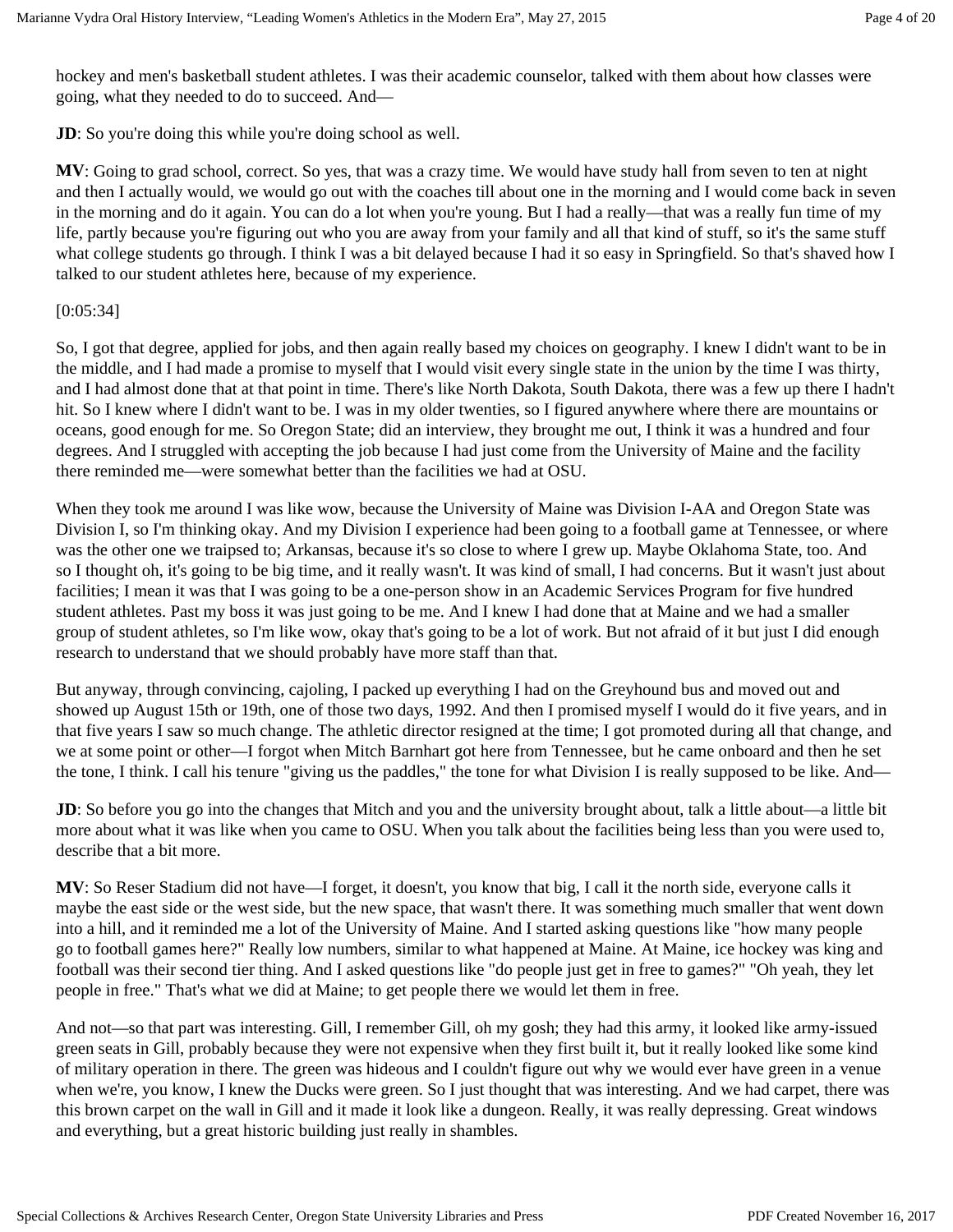## [0:09:58]

And probably at the time the best facility, they showed me the gymnastics facility; they had just maybe acquired that, the Gladys Valley Center here on campus. That, at the time; very, very nice. The other thing that was pretty nice was the baseball field. So, you don't have, historically, you don't have baseball fields in the middle of campus like that. So OSU's is very special. So the baseball field I remember being kind of cool. And then the softball field was a wreck. The softball field was out by the railroad tracks; it had a tree, I remember a tree hanging over left, third base, left field and it was kind of out-of-bounds. But I found out they used to call it, what's that game, Plinko or whatever? When that ball was there [mimics ball bouncing between branches] in the tree. I mean, it would be dead but I mean there was a tree, and I'm like okay, this is PAC-10 at the time, I'm like okay. And no mechanism to take tickets or anything, it was just open seating, you just go out there. It didn't feel that much removed from Maine or a high school venue, to be honest with you. That was a major, major concern for me.

And then what else...those are the main ones. I didn't get to see the crew docks and what those were like. Oh soccer, soccer I don't remember that we had a home except for maybe behind Peavy Auditorium. There was a field back there and I think they practiced on that a little. But I would come to find out that our men's soccer coach was only on a halftime contract; women's softball, she was only halftime, or paid very, very little. And just to hear kind of where we were positioned with respect to salary and access to equipment and those kind of things, after I took a job I learned all that. I was like wow, we got a way to go there.

But we scrapped it, you know. The students were always great, they'd come here and they'd fight hard, you know, God bless them. The only thing that we seemed to win at, though, was—we did okay in rowing but we did well in gymnastics and wrestling and everything else just kind of stumbled along the best that they could. So, when Mitch got here I call it "giving the paddles" with Bob. You know, all the sudden what you see is you see a fulltime men's soccer coach, you see a fulltime women's soccer—or sorry, you see scholarships in women's soccer. We didn't have those. You see scholarships in women's rowing, we didn't have those. We went from zero to twenty scholarships overnight, just because they were going to do it right. We had student athletes sleeping on the road, four to a hotel, and Mitch is like "none of that, one to a bed, two to a room." Big adjustments like—but that's the way our competitors traveled. You just can't have any of that.

**JD**: And how did you make that—I'm assuming you and Mitch were a team, or even more people on the team, how did you make that come about?

**MV**: Oh, I think—well at the time, so I was still young in my career, I don't know that I was involved in all of those seminal conversations, but what Mitch was really good at was convincing people this is what; we need your support financially if we're going to compete at Division I. He was really good at messaging that, and what we didn't have and where it needed to be. And I think that got people jazzed about being competitive and investing in a program. So the other thing that was coming about during that time was the internet was so new—I just forget all about this—so then you have internet exposure, you can't hide anymore, but it was really good. He made some really good hires with some of our coaches that were able to breathe some success in the program, especially football.

And Dennis was here for—Dennis Erickson was here for a short time but he was also a person who gave it the paddles. He's like, you know, got us to the Fiesta Bowl and that changed everybody's—people thought we just couldn't win here. I mean, when you have a losing football season for twenty-nine seasons—that was the other piece, the mentality—and we are just climbing out of that—of "we can't win here," with everybody onboard. So that mentality was the hardest thing to shake and it's been the hardest thing to shake, and I think Mitch did a good job at framing the conversation. He was like "you know, we can win here. This is a wonderful place. Look at Corvallis, look how pretty it is." So when people come here, it's really hard for them to leave and they tend to come back.

**JD**: And you probably first got involved in college sports around the time that Title IX was coming in.

**MV**: Yes.

**JD**: And by the time you came to OSU it was really starting to hit its stride. It had taken a while for things to get going. And you're talking about Mitch making sure there were some scholarships for women athletes.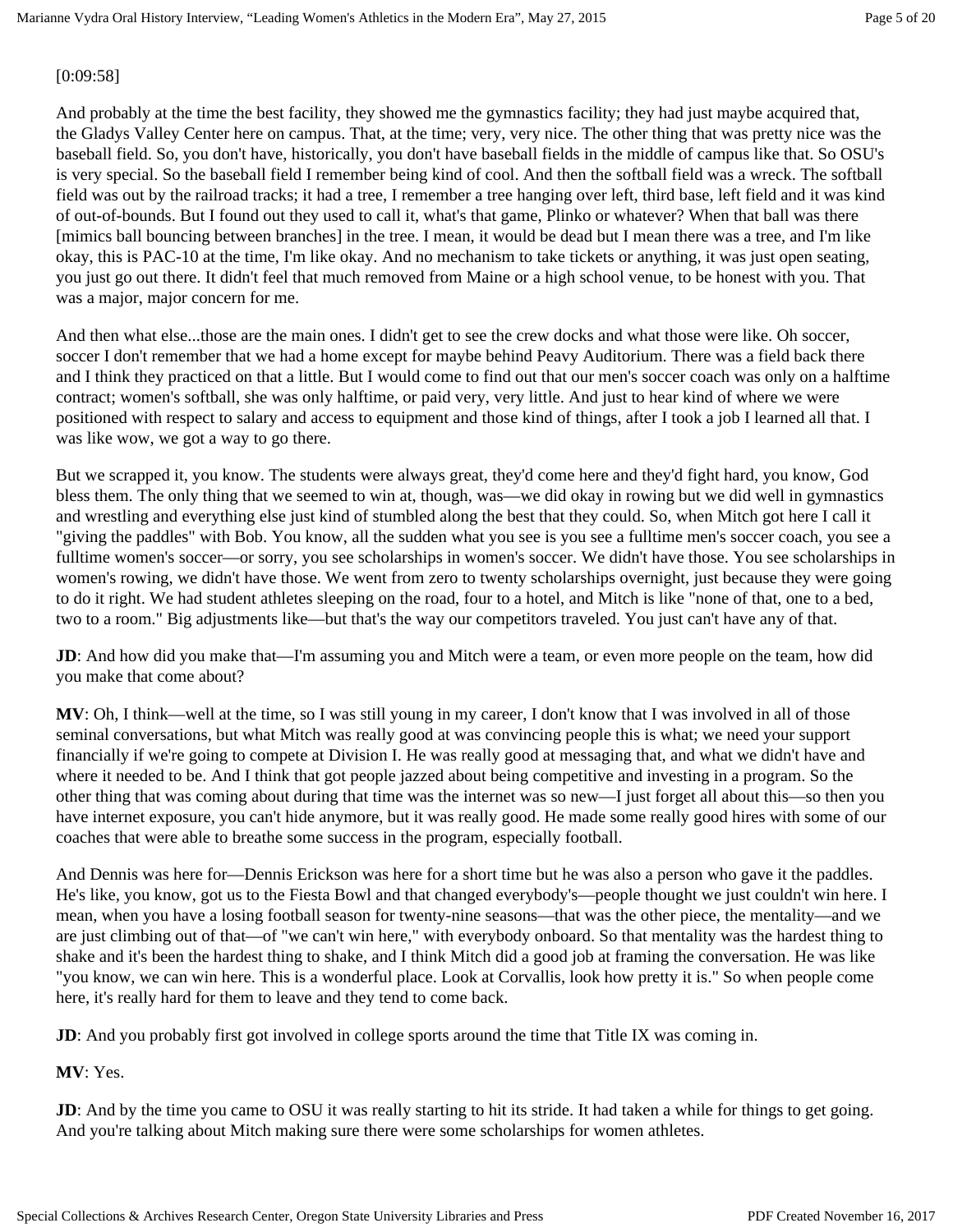**MV**: Oh, yeah.

**JD**: Talk about kind of what women's athletics was like, in particular, when you arrived, and how that started to change.

## [0:15:08]

**MV**: Well, I think the facilities for one. I mean, so the easy things like finding money for scholarships for the women, that's easy. You get your women's soccer up to fourteen, you get your women's rowing up to twenty, that's a thirty-four scholarship swing. My sense is men's soccer didn't have their compliment. So, the NCAA has a limit on scholarships; we are below limits on a lot of our Olympic sports. I don't know all of them, but Mitch goes "no, we're going to have all of our scholarships funded." So that gives you a recruiting advantage when you can go out and take a scholarship to some parents and a young person, say "hey, we can pay for your school." He changed that right away.

And then we started investing in facilities. So, I remember with softball when we built the Truax Indoor Center there was leveraging piece that because we displaced the softball field that there was funding to build a new one where it is over across Western. So, that all happened in one fell swoop, which was kind of cool. You saw an investment in the soccer fields out by softball, so there's a complex out there. And then you fast-forward to 2005, 2006, Mitch is now gone, Bob's here, well we're going to add women's cross-country and indoor track, and now we just build a track. So, the opportunity for women here has expanded exponentially since I first arrived in 1992. It's been unbelievable.

And I'm very proud of the fact that we have a Title IX review every year and we sit down with the Title IX officer on campus and we go through all of our numbers and all of our facilities, and it's just so nice to be in the place that we're at. You know, very compliant with respect to participation rates, scholarships, and then all the other things that fall out from there. So, that piece I'm really proud of. And I haven't had to do a lot of cajoling or telling anyone; it's just that Mitch and Bob came here and that was the right thing to do, and that's what they did. So it's been easy for me.

**JD**: So as an athlete yourself, how do you think that's shaped how you've dealt with student athletes?

**MV**: I think, so there's, it's an interesting space to be in now too, because now we're on the flipside where coaches get paid five million dollars a year, some of them, football coaches; and student athletes, they have everything. I mean, they really do. And I remember we were just talking about how I used to drive a van to volleyball matches, because I was one of the authorized drivers. Well, you would never put a student athlete behind a wheel right now, in these days and times. We try to avoid it. There are a few times where it's necessary, but it's extremely rare. And one or two of my teammates had scholarships, but we were all there because we wanted to be there.

And I mean what you see now is, unfortunately, you see some students now once they get the scholarship they feel like they made it and now "I don't really have to work, because I have the scholarship." And I've seen that a lot in the last five years. It's a little disheartening, but it's the minority of young people, and more-so on the women's side. So I've had to struggle through that, without getting too preachy. It's like this is Division I, this is the highest, elitist level, there's only three hundred schools at this level and you're in one of the top sixty-five, and there's only so many spots and you have one. And we frame it like that so that they understand that, for instance, in women's basketball at this elite level where there are sixty-five schools, there's probably only four scholarships available at each school, so you talk two hundred and forty opportunities at the highest level every year. You have one, what are you going to make of it? And so that's how we frame the discussion with the students.

It seems to help a little bit, anyway, to make them understand. It's like "whoa." I'm like "yeah, you've arrived, you've made it." And we tell the parents that too. It's like "look, your son or daughter has made it, whether you go to Oregon State or Oregon or Stanford or Cal, to compete at this level, at this highest level in the United States, it's a gift and they, you know, we appreciate that they would treat it like that." So that's how I shape my conversations now. It's just, you know it's hard because I feel like, I mean when I played it was like you could not kick me out of the gym. I was one of those, and I had to prove myself. If we were going to run a fifteen minute two-mile, I was going to run a twelve and I was going to lap all my peers.

Because this is what I talk to our student athletes about; you figure out what you're really good at and you stay really good at it. So for me it was about being really fast in a sport that you don't need to be fast or run that far, but that was a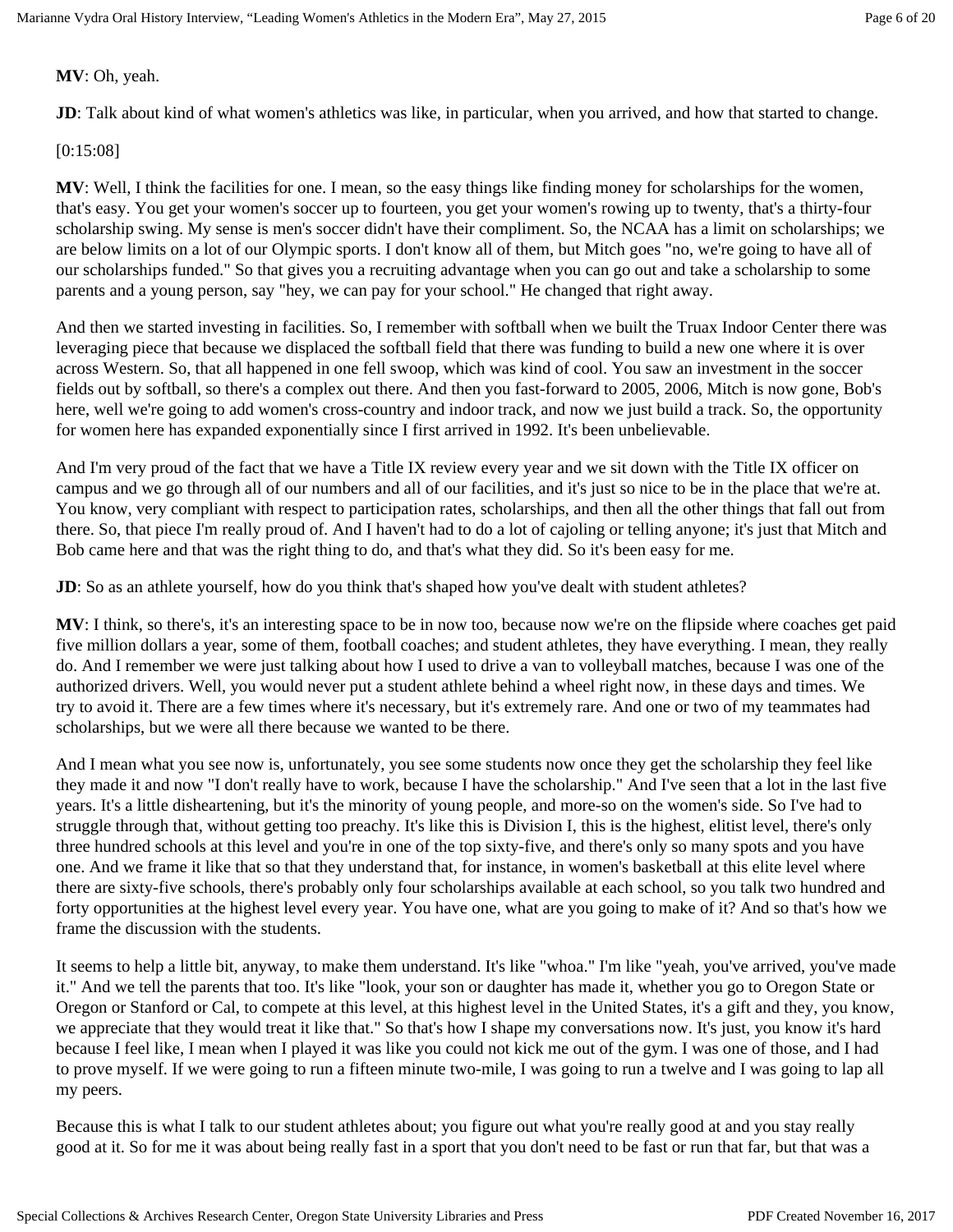test, so I was going to show everybody that you can do this in twelve minutes. And then for volleyball it was about, for me, the serve, serving part of volleyball. That's something you can control, so I just never missed. And so that's how I frame everything with student athletes. I'm like "you have an opportunity; what can you control? And just get really good, become an expert at whatever that is and whatever you're doing. So, that's how I kind of shape my discussions.

## [0:20:09]

**JD**: And did you have mentors that were helping you develop those attitudes and work ethics?

**MV**: I did, I didn't realize it at the time though. It's like one of those times where you're just a kid at eighteen, nineteen, twenty, and you're a mess. You step away and then you realize when you get older. I did, I had—and it was really funny because I found a t-shirt last night that I went to a celebration back in Springfield, Missouri. Dr. Mary Jo Wynn, who was the women's athletic director, was there—she's still alive and well; she plays bridge with my mother, poor old thing and my volleyball coach, Linda Dollar, and the women's basketball coach at the time, Cheryl Burnett. Cheryl's been a real driving force in my career. She's really kept up with me, as she does with all of her people that have been around her.

So it's just kind of cool how the network works. There's a basketball coach by the name of Charity Elliott, she is the head coach of women's basketball down at LMU, and so it's nice to be able to reach out to her. We're all the same kind of family. You don't realize that network and what that does for you in times when you need. It's pretty cool to be able to call up on it and reach on it. So yes, definitely had some awesome mentors. And then Patti when I get—Patti Drapela and Robyn Sharp, I consider them mentors as well, and probably Bob, as much as anybody, because he's been here the longest. So that's what I'd say.

**JD**: And for your predecessors like Patti and Robyn, did they have sort of different perspectives of women's athletics in the institution, just being here at an earlier time period and kind of being more of that transition, that they ever voiced to you?

**MV**: Robyn would voice some things to me occasionally, but I think she was in a position, too, where she didn't want to, I don't want to say protect me; she didn't want to take me to whatever struggle she was dealing with. Patti was a bit more outspoken about them, but at the time, I mean the environment was such if you spoke out, there were ramifications, and you weren't as protected. Today it's like there's no retaliation. Any retaliation it's like the institution's done. So, I feel blessed that I'm in a different space than they were, but I do think they had their challenges when they were here at—and Robyn was a player, she played basketball, she was a coach, she was assistant coach with Aki Hill and then she was an administrator. She's the only one that can claim that on the women's side. So it's pretty cool. I forget, and it's fun to remind her of it. She's kind of really humble but it's kind of a cool thing. You know, she belongs to this institution more than I do. She was a student athlete here. That's what we tell our student athletes: "this is not where I went to school; this is your school, make of it what you will. I will help facilitate that, but all of us as administrators and coaches, we move on. It's all the students." And she's one of them.

**JD**: So, you come here in 1992 as an academic counselor.

## **MV**: Yes.

**JD**: Talk a little about what that job entailed. You've mentioned that you had quite a number of student athletes that you were kind of jumping into the deep end of the pool with.

**MV**: Yes. So my job was to run study hall and organize all the tutors, and there were five hundred—might have been at the time, maybe there were four hundred student athletes, because we didn't have track. So maybe there were four hundred. And I had two or three grad assistants part time, young people helping me. They may show up to work and they may not, depended. I didn't get to choose them. But when I got here it was kind of a challenge because I didn't have relationships with them. So I had to immediately forge all these relationships with all these new people, all the coaches, all those coaches, and get them to trust my system and what we were going to do. So it was challenging being the only person there for the first two or three years.

And then I got to hire a learning specialist, and she was great because she could test the student athletes for learning disabilities and really, we were like, we were like slice and dicing. We could talk to a student for five minutes and kind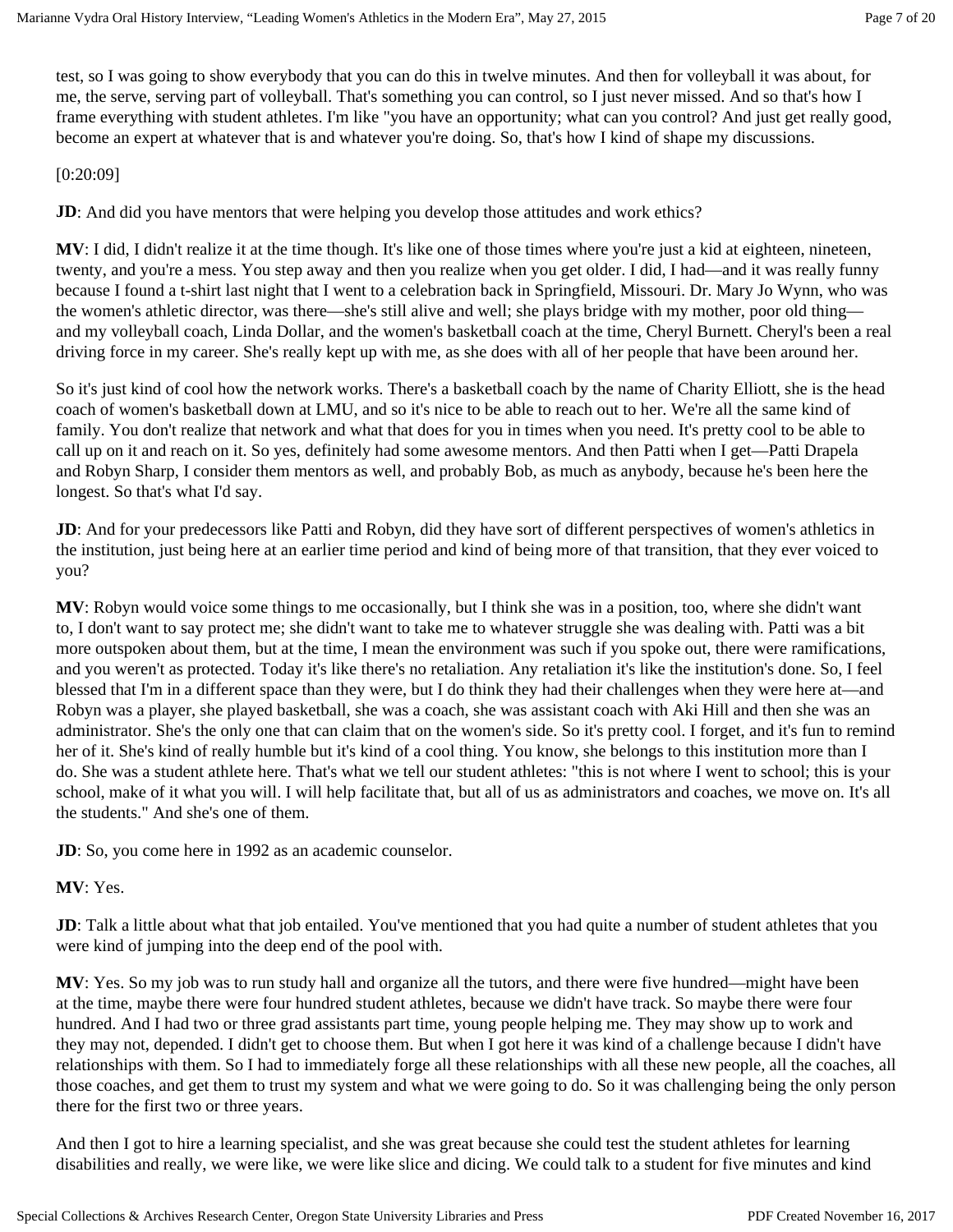of what was going on with them; just consult and say okay, this is what we need to do, boom boom boom. And I missed, when she was done, I missed having someone like that as a resource on staff. She and I were so good together. So, that happened probably about, I think, when Mitch came. He let me hire a learning specialist, and then more counselors, and I was just, maybe because I was young, I didn't care, I just worked. I would come in at seven in the morning and we would get done at ten-thirty at night and I would do that day in and day out, and I loved it. So, I just made the best of it. Yep.

[0:25:05]

**JD**: And you've commented that it was a much smaller department, and did you just sort of try things? Or how did—was Mitch your first tier boss?

**MV**: No, it would have been Patti—who was—Mary Alice Stander was my boss. She was in Compliance. Well, she was in the Learning Zone with me and then Robyn moved her over to Compliance, but she was mainly my boss, so she was there nine to five doing all the other work that needed to be done and I would be there with her and then at night I would come in. So, I was shepherding, I mean literally shepherding the tracking of five hundred student athletes with her and then probably shepherding close to a hundred that were at risk. You know, because we'd peel off study hall, I could only have so many in study hall. Our facility for study hall was probably a thousand square feet, I don't know. It was small. No, maybe two thousand square feet. It was really small. It was upstairs in Gill, that's all we had.

And when I got there, there were no computers. There was two. So I'm like "we need to have computers," and luckily somebody found computers and we were able to get computers for all the student athletes, because at Maine, that was the other thing; I had computers for all the student athletes. We had probably a room with twenty of them, and when I got here there were two. So, that was a big change right away, and I told Mary Alice "we need computers," and then all the sudden we have computers.

So, and then there's a professional organization for academic counseling and academic support for student athletes. I was very connected with the national organization, so I had all the best practices in line and all the systems in line and I was a computer programmer, which that helped me. Before we had Banner I was writing algorithms to track the student athletes and their classes and what they were doing. On my own, I would just write a code and do that, and then they came out with Banner, which I thought was great, and then the data warehouse thing, and programming, that I thought that was the coolest thing ever. But I used to do all by hand. I can't believe that now that I'm saying that, but I did. Yep. And that was, I remember email, it was just started when I got here, '92. We had just started it at Maine, and I can remember the blue screen on the computer and the blink, blink, blink, yeah. That was pretty fun. And [in high voice] "stay off!" it was like "stay off email, it's dangerous!"

**JD**: [Laughs] well, and it was so kind of inner-institutional at that point.

**MV**: Oh yeah, yeah.

**JD**: It didn't really go out into the world at that point.

**MV**: Yes, yes.

**JD**: So then in '96 you moved into a new role here.

**MV**: Yes. Is that when Mitch got here?

**JD**: I had him getting here in '97.

**MV**: Okay, maybe it was '97. So maybe it was '97. So what happened in '96 is Dutch retired, then we had an interim, Lee Schroeder, for one year. We patched it through that year and the university, that was Paul Risser at the time, went and hired Mitch, and before he hired Mitch I had to go fly out and talk to him. And I was very familiar with Tennessee campus because I have friends there, and I just got on a plane. I said "Mitch, I need to see you, I need to talk to you about some things here at Oregon State," which he may or may not—who knows if he knew about them or not, and I just laid it out. I said "you know, these things we've got to change. We've got to get into the real world. I need a staff, x, y"—I mean that was pretty bold of me for—when I think about it, it makes me scared. It's like why did I do that? But I think at the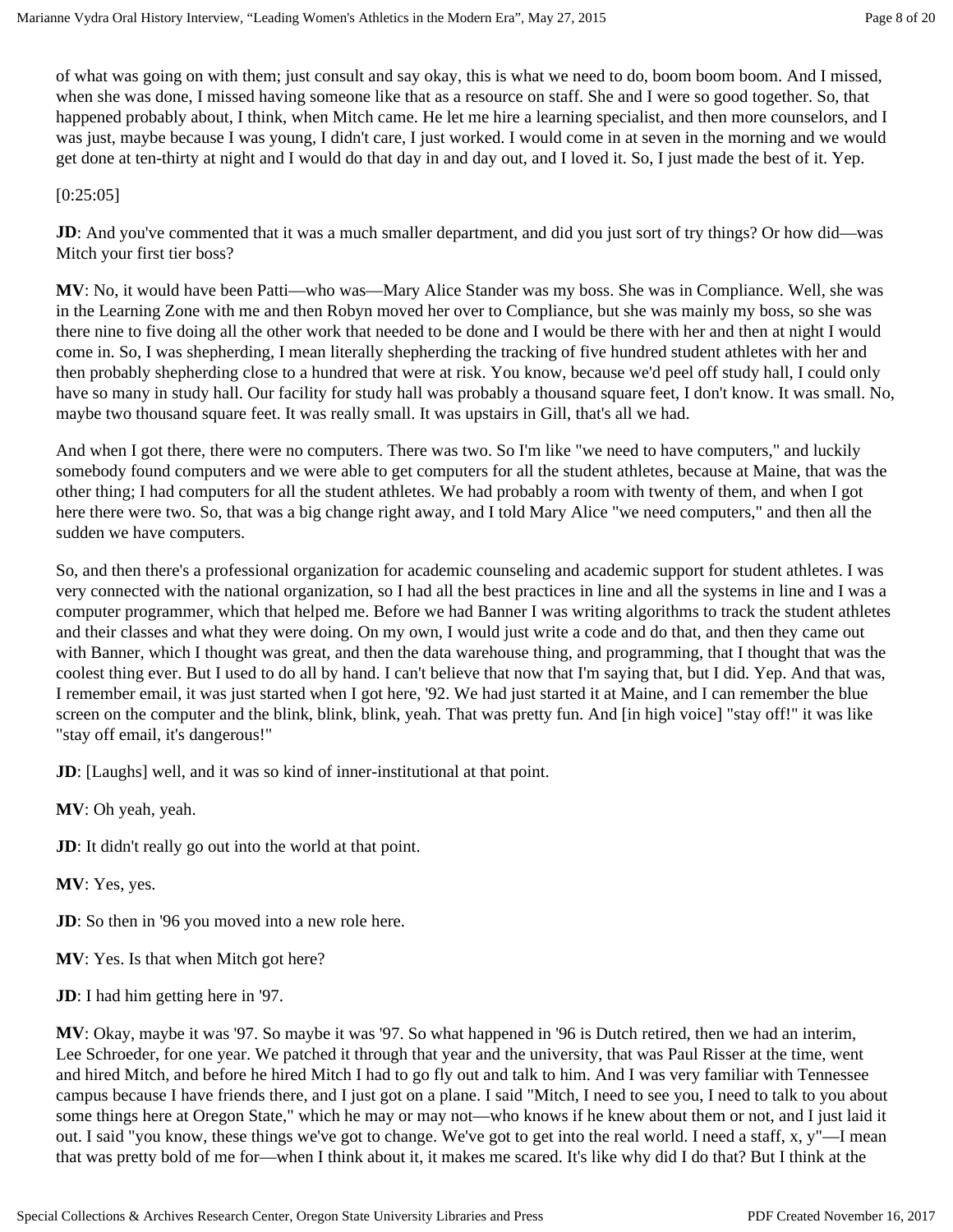time I was pretty fearless. I didn't care if I worked here or not. It had gotten to a point where we either got to do something radically different or I got to go. So I took that chance and I was willing to do it.

And so he came here and through a series of many, many, many conversations, I ended up with the director of Academic Services role and the SWA title, which is the governance title for the NCAA. So then I was able to attend conference meetings, which was interesting, and I think I was probably one of the youngest people in room at the time, scared out of my mind.

**JD**: And talk a little about what that meant. What happened there?

# **MV**: Okay, so that SWA position?

**JD**: Or at the conferences and kind of what you had to do.

**MV**: Yeah, so my head's all study hall and go to class, tutors, so then all the sudden your mind goes whoa, so then and at the time I didn't have Sport Oversight; I kept Academic Services, but I had these meetings where we went to three or four times a year to discuss things like how much we're going to pay the baseball umpires or what's the rain delay policy for softball, and I was kind of taken aback by those conversations. I'm like really? This is what we discuss at this level? I never knew where any of that information came from. And so here it was. And then the other pieces of the NCAA legislation, which really interested me. So we are able to shape NCAA policy and procedure by those discussions in the room, and that part I really liked a lot.

## [0:30:25]

But it was a little intimidating walking into a room of nine of my peers who probably had been there awhile and here I come kind of this kid into the mix, and how do you make all that work? And I was quiet for—I listened a lot for our first year or so, till I got the hang of it. And it was just weird coming back from the meeting we had last week, and I'm not the oldest one in the room but they call me the dean because I've been there the longest now. It's freaky. Right, and you have all these young people coming up. So I make sure the women in the room were as warm, I would say, when I first got there, to me; I had to work myself into. I'm not like that with new people. I'm like "we're in this together," boom. You know, we had a new SWA from Arizona State, a new SWA at Utah and we just grabbed them. I'm like "you guys are part of us," because I will never treat anyone like I was treated when I first got here.

So that's what I learned. So why do you got to be like that? We're all in this together; yeah we compete against each other, but that's the fun of it and the comradery of it. You know, I'm texting with the SWA at U of O; they're down in my alma mater at Springfield Missouri where I think we should be. It's just kind of cool. So those little connections. So that opened my world up. So then, what happens there is you get placed on committees, you meet other people, your network goes like this [spreads arms wide]. And then I got placed on NCAA committees and my first one—and I stuck my foot in it was softball. And this shows my age: "oh, you're going to be on the NCAA softball committee." I'm like "okay." "Well, you're going to have fun because Joan Joyce is on the committee." Me, being in my thirties somewhere, I said "well who's Joan Joyce?" Well, wrong thing to say. She's like the legend of softball. And she's on my text messages now, but she, if you Google her, she is softball. So everyone kind of looked at me, it's like "ohh, we're sending her to Oklahoma City?" It worked out, it worked out.

And I made great friends across the country through those committees. So I worked softball, soccer, and I'm now on the gymnastics committee, and it's just been fascinating to meet all those people. So that piece—and their world's changed now too, with the new governance process and what we're doing, so I'm really, right now, really involved in a piece where we're integrating student athletes into our council. So, it used to be SWAs, FARs, athletic directors; now we're forming a pod of student athletes that will meet with us during those council meetings twice year, which is totally cool. So that's what I'm charging up right now, and I'm super excited about it.

**JD**: And so how does your, you know, your network expands, as you say, and how does that translate perhaps back the other direction in how you do your work here at OSU or...

**MV**: Yeah, so I got, I'm probably an anomaly; I got the position at Maine sight unseen, they interviewed me there; "you got the job." When I came to Oregon State I had no network, but maybe I did and I didn't know. So maybe—see here's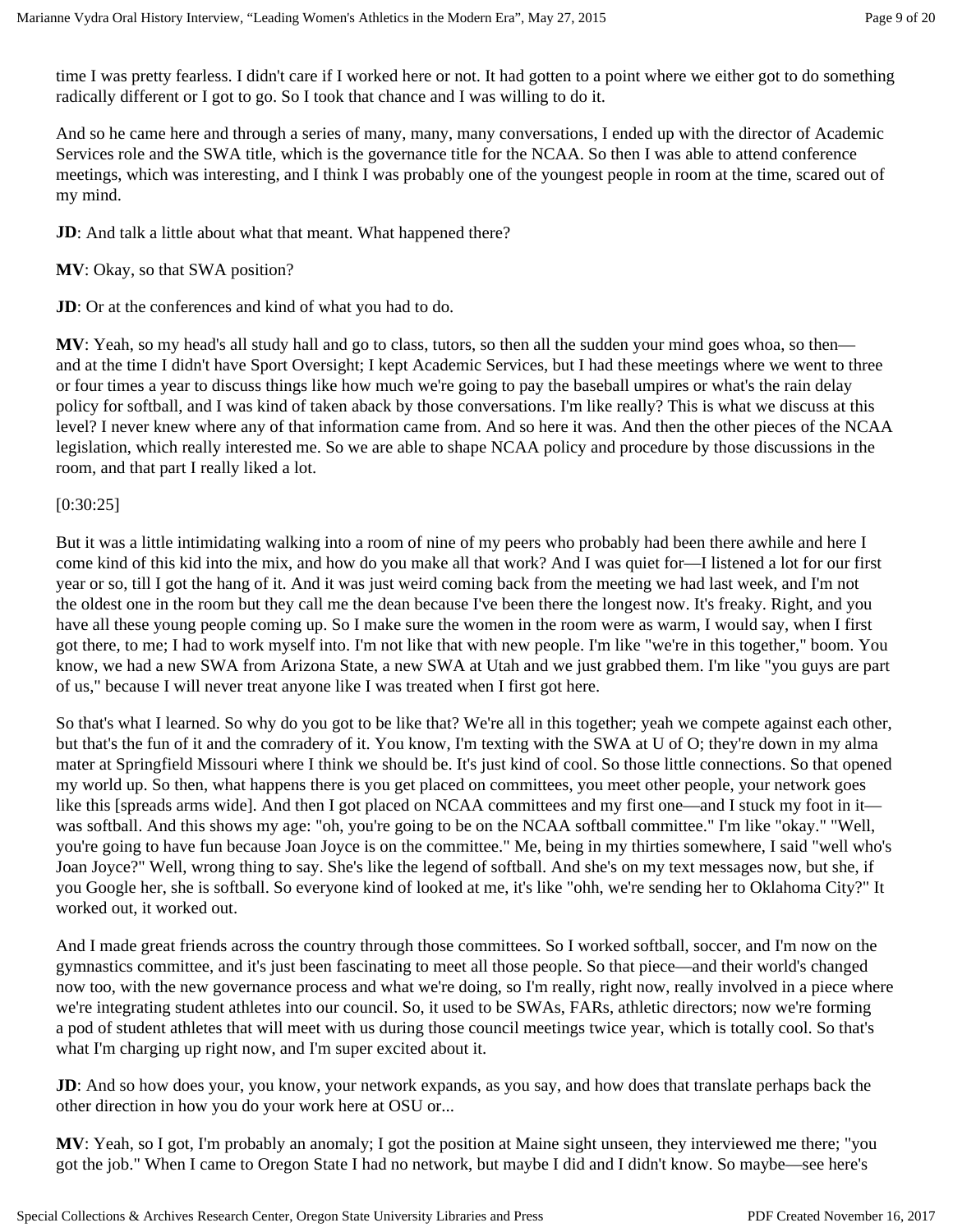the thing; I just didn't know. I just thought I applied, I interviewed for the job and I got it, but maybe my network was my boss, but they told me they didn't call her. Maybe it was Kevin White, who's now the AD at Duke, but they told me they didn't call him. I don't know who they called on the interview thing, so I feel like I got that job sight unseen, so I'm like you know, you don't need a network. I've done this. Well, the world's changed.

So when I work with student athletes now, we've created a system; we used LinkedIn. Everything's on the internet, it's so great, but we talk to student athletes about their network and who they surround themselves with, that in a way I consider myself a collector of people. I choose people and where I place them in my orbit and where I don't for certain reasons, and it's not always for my good. It may be for somebody else's good. And it's funny, the older you get, the people that you place in your network now, it's for them to help me help these younger people get through the system. So, it changes. I don't need those people as much as we all need each other to help these—to help shape the next conversation, which could be scary at the Division I level. So, it's all—to think about ourselves as mentoring that way, it's just different.

So, through the Leadership Institute, when we're working with our student athletes, we talk about how...I was a dork, I don't know what's the best word, I mean I was immature as a college student, so we talk about that and choices you can make. The good thing when I was messing up, screwing up, there was no internet, there was no twitter or any of that, you could kind of make mistakes in private. But now you can't. I mean you make a mistake and it kind of goes [makes expansive gesture], and so we talk to the student athletes a lot about managing themselves in this world of high alert media and how that shapes them, and really that they need to pay attention to the people around them that care about them. You know, because we have, we have student athletes who some people use them because of what they're going to be.

#### [0:35:36]

You got to watch out for that; that's a different discussion with some of our folks, but really, really trying to pick out the people that really care about you and can help you do the next thing. So we try to make our students cognizant of that. I mean, besides they're working on their own relationships; they're trying to go to school and they're trying to play ball, and then they have this other piece out here and it's like "you know you are shaping—what you do now is going to impact you when you're forty. So you can chose between getting a 3.0 or a 2.5 or a 4.0, you can choose." I feel like that's a choice.

That's what I tell my students, I go "if you had enough time in calculus you would get an A, but we don't have enough time. Some of you might need years and you would get an A. If we said 'you're in jail until you get an A in calculus,' you would get an A, but you're not up against that wall, right? And we're going through ten weeks of whatever and you do the best you can with what you got, and it's a mess." So, I just tell the students "there are some choices you can make, whether they're fine ones between a 3, a 3.25 or a 3.5, because what you do there is going to launch you to your next thing, your next opportunity, and not all the doors are going to be open if you have a 2.5. If you don't go to class you're going to have a 2.5 and that door and that door and that door is going to be shut, or to get around it your path's going to be like this [indicates maze-like patterns] to get around it, as opposed to straight through it. So you're wasting time." So that's the message I give the student athletes, and that's just based on my own convoluted history when I was a college student.

**JD**: And as you say, there are young people who are learning a lot, they've got a lot going on, and sometimes things do get away from them, and it's very out in the public world, in the newspapers or whatever. It can't—it has to be dealt with, partly by you, partly by them; how have you come to figure out kind of your strategy, I guess, when things really go negative and uncomfortable?

**MV**: So my strategy is to get to the student first, and I've had these conversations so many times, unfortunately, but in a good way; they're adults. So we start there. It's like "run me through what you were thinking. Let's start there." And then we start problem-solving. So what happens is usually the student equates what they've done, they go to "I'm a bad person," psychologically that's what they do. So then they hole up and you can't get at the core of what's going on. They don't want to talk to you, they don't want to see, they're embarrassed. So first thing you do is you separate that. "This doesn't make you a bad person. What you did doesn't make—this is a normal thing a college student does, but you have to stop. We got to stop this behavior or it's going to really hurt you going forward. And there's forgiveness; you're eighteen, nineteen, twenty, so people are going to forgive you, up to a certain point."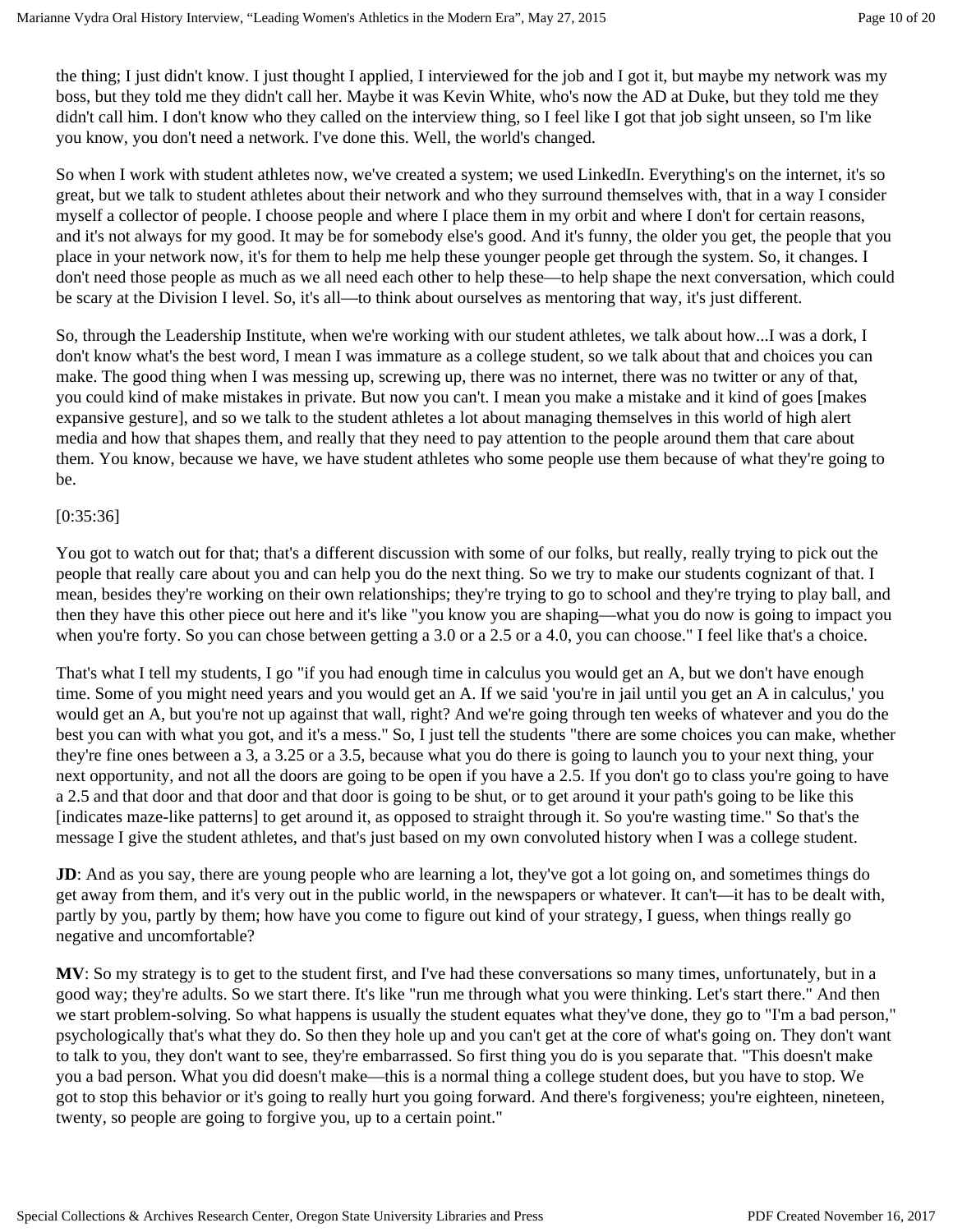So we have that conversation and then we deal with "okay, run me through your head about what you were thinking." And usually you find a weak moment, they're under a lot of stress, made a bad decision, especially when you see things that are alcohol and drug related. They're just medicating. So "what is really going on? Talk to me here." And then we can get the root of it and then get them counseling, get them a support group. Sometimes it means sending them home for a little while, then they come back. But sometimes we discover a lot of issues in those conversations.

So I see those as usually opportunities to get to know a student better, and the ones that have really struggled—you know the funny thing about my position now, I used to have students come through a lot all the time, they come through because they're doing extremely well or they're failing extremely bad. So I have the tail ends of the normal curve, and I really enjoy the ones that are struggling the most, because you get to appreciate kind of their background and where they've come from and all that kind of stuff. So I've been able to use those as teachable moments. And when it's wonderful is when you can reach a student like that and you notice that they grow. And the coaches have a big influence on them, but my mantra is "it takes a village." It can't be just a coach. A coach has to approach them from one end because they got to make them perform on the court; we can approach them from a whole other angle that has to do with the whole person; that doesn't get, even though the coaches are about the whole person, the student views that as court time or playing time. It's not the coach that can't get that, it's just the students' perspective, that's what they see. So to have other voices around the table I think is really, really, important.

#### [0:39:58]

And I've really appreciated one thing of the growth that we have is our men's sports—I told Bob this long ago traditionally my job as SWA has been to oversee women's sports. That's so limiting, it really is, and I told Bob, I go "I don't want to just oversee women's sports, and our men who oversee sports should not just be overseeing men's sports either. They're missing out, everybody's missing out. That's not how the real world works." And so Bob shuffles it up. Every two or three years he's like "okay, you have this menu of sports, you have this menu of sports." So while I've been here I've overseen I think every single sports program we've had, except for maybe men's golf. That's it. So I've overseen them all. And I'm just saying that because I enjoy my interactions. A lot of people think I'm talking to women a lot; I mostly talk to male student athletes. I would say eighty percent of my time is spent talking to our men, and Twenty percent of the time is talking to women, but in a much different fashion. Women are—they're already kind of focused on where they want to go, what they want to do; the conversation's different, whereas men usually have the identity they're wrapped up in their sport and they haven't thought about some other things and kind of what that means for them, because they're a little bit, they haven't, they need to get on the runway, as I call it. So that's what I try to help with.

**JD**: And you briefly kind of touched on the Leadership Institute; expand on that a little.

**MV**: Okay. So when I was working Academic Services, my job, ninety percent of the time, was dealing with students. There's a lot of joy in that. So when you get promoted, then you're dealing with the people that you supervise; there's a layer, and then the next development in my career I was overseeing sports, so that's even another layer. So my interactions day-to-day, from nine to five, what I'm dealing with today was all coaches. All coaches. So there's a colleague of mine who is here, Todd Stansbury, who is very student-centered. He came up through that vein, and we just resonated on a lot of levels.

So we have the Student Athlete Advisor Council, which is great, they meet once every other week and you know, every other month—or twice a month, and that's okay but not—that's a certain subset of students. They're usually highachieving, have their stuff together, they're great, and they move the needle and they talk about stuff in the department. I wanted a messier interaction. So we created this thing called the Leadership Institute, and Joe Wells, who's passed away now, but he helped me get it started, and we basically picked off students; we said "you're invited, you're invited, you're invited." We talked with the coaches and it was a mix. And it had—we did this rubric based on GPA, race, ethnicity, international, nontraditional, whatever. So we got the rainbow of our student athletes in a room together to talk about leadership and what it means and who they are and why they're on the planet and to spend time that way. And those conversations have been extremely meaningful, to where you get a different hint from the students. And I think that's one thing we do really, really well here. I have other people now helping me with that. And that's where the Beavers without Borders came out. It's Taylor Kavanaugh knew he could come see me with an idea. I'm like "why not? Let's do this thing." So and we go to the Dominican Republic in two weeks. Again.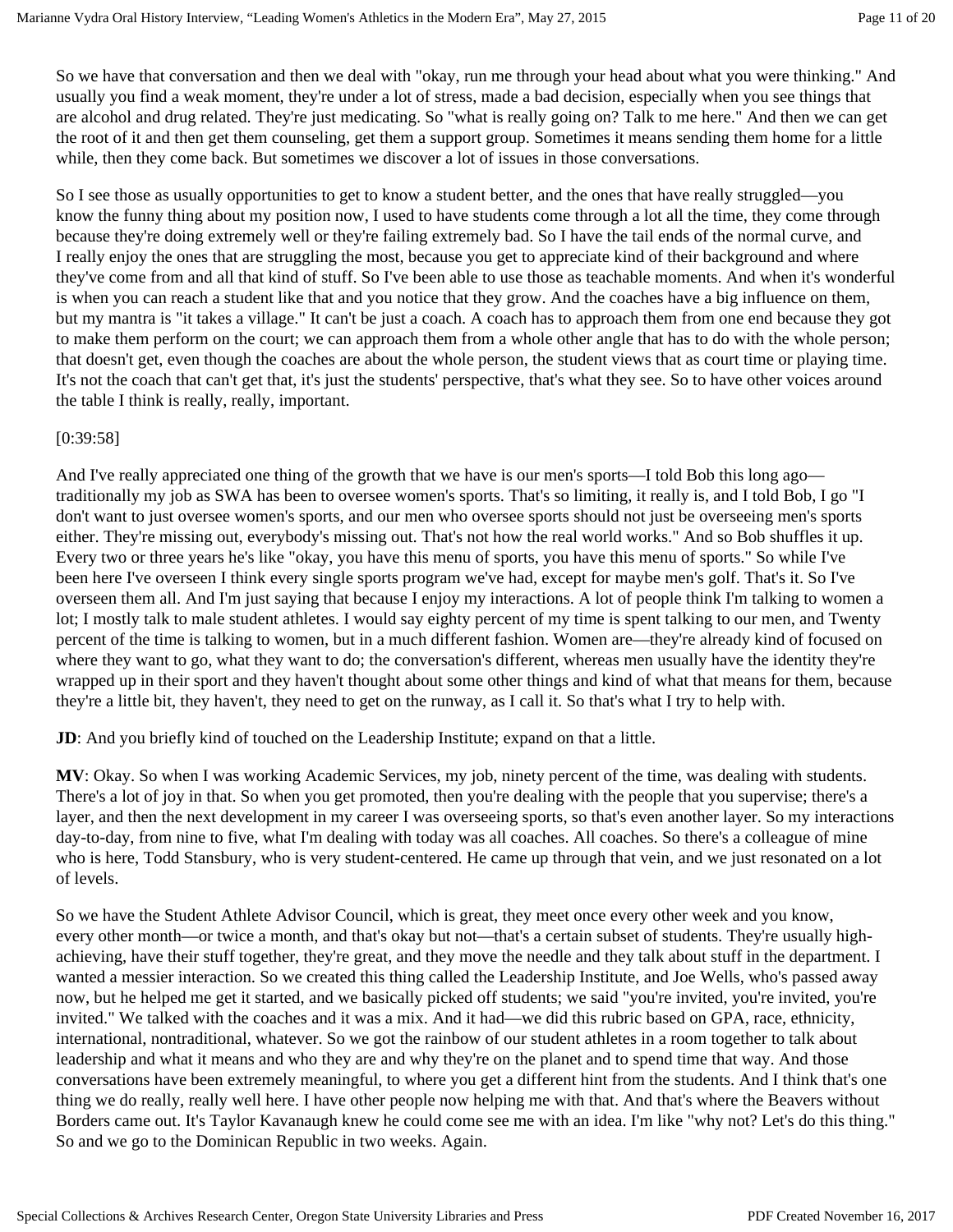**JD**: So expand on, a little more went into Beavers Without Borders than just Taylor walking into your office. So walk us through that a bit.

**MV**: So Taylor had been part of Engineers Without Borders and just got back from a trip to Guatemala, from Guatemala. He goes "Marianne," he goes "why can't we do a trip of all student athletes? We just did one with all the engineers." I said "that's a great idea." And so I reach across campus to International Programs, and this is at a time, this would have been in 2011; campus was just pivoting about their international strategic pieces and wanted to be more open to all of this and wanted more students. And so this was a prime—so I didn't know the ground was fertile across campus. And Michele Justice, God bless her, she shepherded us through that first trip, but there was a lot of, what do I want to say, bureaucratic hurdles about how students can pay for the trip, fundraising and all of that. We spent that first year just knocking through it, and it was messy.

But we made it and got that first trip launched. I was able to go with that group just to, you know, part of me was worried, but it was fine. And that changed that group of student athletes; now they're still a team and they're mixed. You know, it's football, men's basketball, gymnastics, swimming, they're still a team. They talk to each other, they have this other life. So when you say in college you get some of the best friends of your lives, and I'm sure they have best friends on their team, but I guarantee you the Guatemalan group, they would consider each other another group of people they're probably going to be in touch with the rest of their lives.

#### [0:45:08]

So yeah, we got that trip off the ground, and then it's gotten easier every year to where I'm interacting with Julie Walkin now over at OSU GO, is what it's called, Global something, and she's asking me how to get this soccer player registered —no, she's helping with that. He came to me, he wants to get on the trip, we're two weeks out, the plane fare's cheap, I'm like "David," I'm like "I think you can get on but go talk to Julie." So she's helping him right now.

**JD**: And so what are the projects that our students are doing at their locations?

**MV**: Depended. Guatemala we built houses, in Ethiopia we built houses, in Macedonia we put a roof on a house, in the Dominican Republic we are putting in irrigation systems. So it changes, it depends. And I'm not fully aware of what they're going to do. It changes once they get down there, and we're just open to that. You know it's like okay, we think the project's going to be this, but they go down there and they see a greater need, depending on who shows up, and they'll pivot on the project, which is fine. I don't really care what they do down there as long as they're, you know, tired. Right? At the end of the day? So the projects change, but they're usually physical projects, because the students athletes, they— I tell all my providers, "work 'em. They can work from seven to seven, just work them, because they like to be physically active, and they enjoy it."

**JD**: And so Taylor, or other students, they walk into your office and they have this idea, kind of how did you develop your leadership style or your receptivity to somebody coming in with an idea and deciding "well yeah, we can make this work?"

**MV**: Probably because I'm an ideas person, and everybody I've...I've found my most frustrating points have been when I've had an idea and gone to somebody and they're "that'll never work." Well then that's not—that's like then I go into "I'll show you," because Beavers Without Borders started like that. I mean I went to meetings, there's meetings I walked out of because "this is never going to work," and I just got tired of it. And so there is nothing more challenging to me than when someone says "this will never work" or "you can't do this," when I know you can. It's just yeah, it's hard work, who cares? But you can get it done.

So when the students come to me and they have an idea, I'm always open. We walk through the challenge, you know; "Taylor, what about risk management, what about this, what about this? We got to solve these problems." But Taylor is a problem-solver. So when you can partner with someone like that, it makes things go smoother. I've had other students come with ideas, inventions; "here's where you can take that." "Oh, I have this idea for this." So what's really cool right now is kind of just we have our hands a little bit in the startup space, so when students have an idea about an invention or innovation, we know where to take them or where to shepherd them. But I, rarely if a student that I—unless there's going to cause harm to self or somebody else, rarely do I say "oh, that's a bad idea," because you never know. I mean it could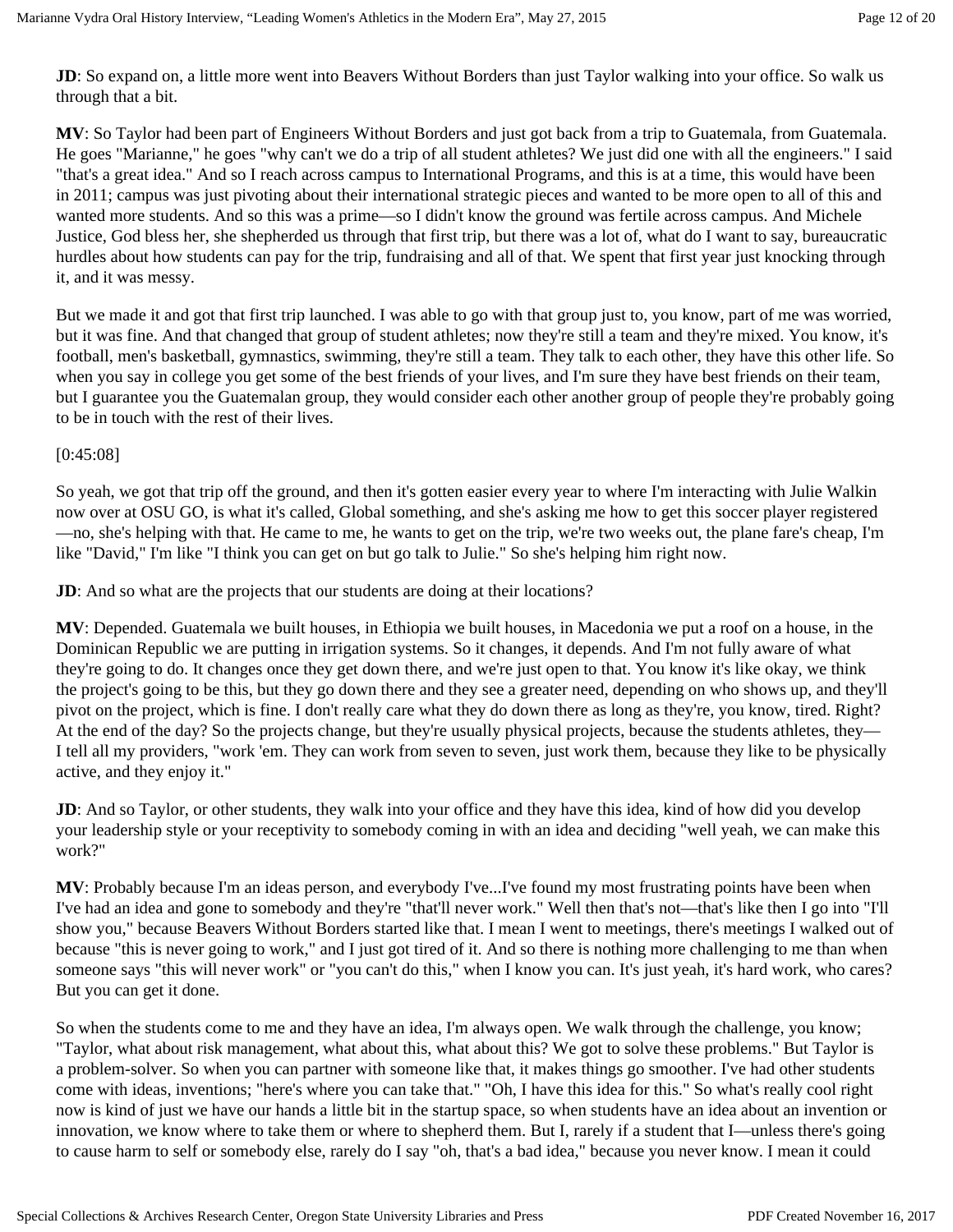be not the right idea—this is what I say; "it may not be the right idea, it may be the wrong time for your idea, but keep putting it out there because eventually the world will come around, something will happen out there, but if you never put it out, it's never going anywhere." So I just believe in that.

**JD**: And how would you define your leadership style?

**MV**: Oh, I think I'm a possibilities person. It depends on who you talk to. Some people say I'm reckless, but that's just because I'm an optimist. I'm not reckless. I think that I'm just very, I think—so I believe in my core that everybody has a reason to be here, and what I work with people on is like why are you here? Everybody has a gift, let's talk about what that is. And this is what we do in the class, and students sometimes start crying because they've never quite heard it like this. It's like everybody needs a purpose. Why are we here? Why are you here? You're just bumbling through whatever, that's what I did at a college, right? I was having a lot of fun, maybe that was why I was there, was life is fun and you just have fun, right?

But everyone has a purpose, so you really stay still with the students, and I even stay still with my coaches on that; "why are you here, why are you doing this? You obviously like the young people, and to keep do—that's why we're here, that's why all of us are in this college environment. There's something that draws us to these young people and teaching." So with the young people I just invite them to, you know, what I call fail fast and fail often and just embrace it, because they already do it; as student athletes out on the court, you're going to shoot a basketball, if you make it thirty percent of the time you're going to be All American. Thirty percent is an F. "Oh, right."

## [0:50:10]

So when you have an idea it may take thirty times to get something out there, but it's the one—just before you quit is the next time that it works. That's what I tell them, too. I go "just when you think you're going to quit, go one more time." That's when you usually have a breakthrough, right? So, we kind of instill that. And then with my staff, the same way. I don't mind, I'm like—one of my funny sayings when they have an idea, I'm like, I look at them and I go "run!" So they go with it. And if they don't execute it perfectly, I don't care, but the idea is right, they're trying, they're hustling, they're trying to get it done. What I don't like is sitting with my young staff and if they say—I'm like "okay, I have this idea we're going to do and da da da da da, and let's figure out where you guys can come in here," and when you see someone go [sighs] "that's a lot of work," I'm like "okay, we're going to have that talk, because you don't know what a lot of work is. You know, we are not hauling stones up a mountain without water, or we're not trying to find food for the rest of the day. That is a lot of work. This is time, which you have, right?"

So I have a very firm side too, but I think I have a way of just convincing people that you're here for a reason, pay attention. Maybe you don't like your job now, but stay present, things are going to show up and you have something to give. And so when you can help people find what they can contribute, everyone wants to give to a project or whatever; they want to solve a problem, and sometimes you just give them permission to solve the problem and they feel awesome. And we have staff members that are like "oh, I don't want to ask for help." I go "well, have you thought about when you ask somebody for help you're actually giving them an opportunity to feel good about a gift that they're giving you, instead of just doing it yourself? Let them do it for you." A simple thing, like we solved the sandwich problem this morning for baseball. You know, Ron's like "oh god, I can't get ahold of the"—I'm like "Ron, hand it off. There are people that want to help you." And we solved it. And you know, he's like "oh, that's awesome."

So it's just things like that. I do think, and I'm very clear, I hold people highly accountable and I have high expectations and when they don't meet them I'm also [snaps fingers] able to say "you did not meet that expectation, let's talk about it. Where can we make adjustments? Because if you fail again you're not going to be here," or "is there something—" usually I'd look first at systems before I look at people. Is there something in the system that is not allowing you succeed? And sometimes there are, because this state's just dumb and it's a mess. So I think both of those; I am extremely inviting but I hold people very highly accountable. I was held accountable so high when I was in college, mostly, for the things I needed to be held accountable. I think because I did so well in high school people really didn't pay attention to how I managed my school. They just let me do whatever, which I did not need that.

And I think then people understand that you care. That's why—I mean I was going over my year this year, we've had to let go of four or five people, and you know that you're in the right spot when at the end of the conversation they thank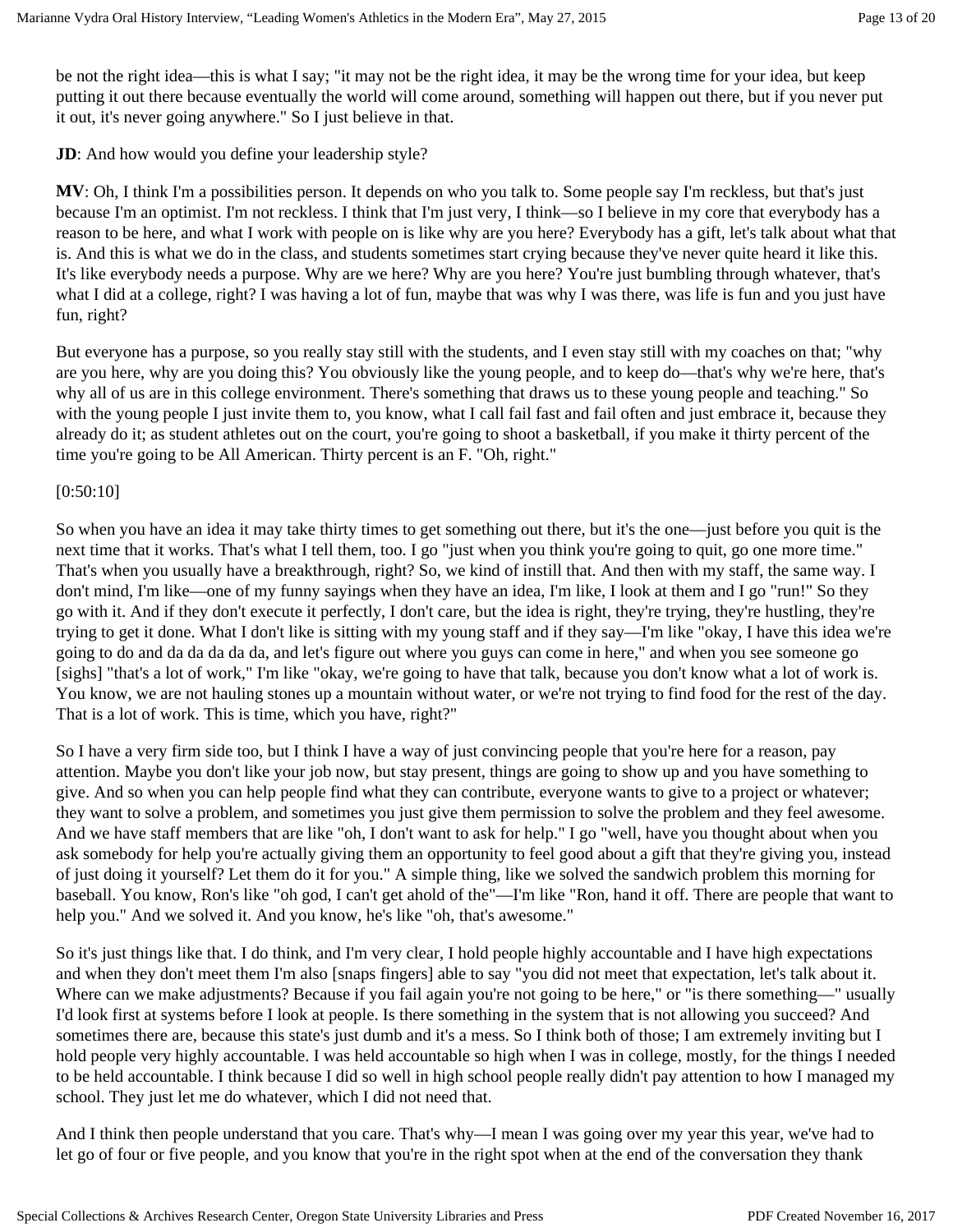you. "This is not where you're supposed to be, you are not shinning in this position. We need to look at that. What is holding you back and why are you not succeeding?" You have that next conversation, not just "oh, this is not working out, I'm going to let you go." Let's have a conversation. I'm not afraid of that conversation at all, because ultimately people want to be happy and if they're not happy in their job, usually that leads to poor performance, not the other way around. There's something in this job that's not a fit for you; let's try to figure out what that is. And we usually try to have that conversation early before it gets to a point, and usually at the end of it we're like "okay, see this is probably what we've been talking about."

So I think—and I think the other part is I can—sometimes I feel like the path is just so obvious, and what we need to do, to me, I can make really quick decisions, and that helps everybody. There's no lingering. It's like "nope, we're going to do this, and if it doesn't work I'll take the hit, but I think this is where we need to go." You know, that just having enough, I call "enough world" under your feet, that you've been around the planet enough to know that that'll probably work. And so there's, you know, might as well tell our young people, there's nothing like—it's not because I'm smarter than you guys; I've failed more. That's why I can keep you out of trouble, right? Okay. So and then we go on.

**JD**: And there's a lot of dynamics that are changing all the time on a university campus. One that comes to mind is the president of the university, that they don't stay in one place forever, and you've had a couple during your tenure here. Talk about how different presidents change either the tenor of the campus or perhaps more related to your work.

#### [0:55:12]

**MV**: I think—so for me, so the big change, it's ironic where these changes are going to be. They're not going to really be in an athletic realm. I will say when Paul Risser was here—well, before when we had John Byrne, I don't know how much support there was for athletics at that time. I think he was a humanities person and really was the traditional faculty president that way. Paul Risser, I forget where he came from before here but he understood that athletics were the front porch of the university, and they gave us big financial support at that time, which helped Mitch get the paddles going, right? And I think Ed's continued that, but the things that have continued, I think Paul had a lot of shoring up of the institution to do. I think we were probably behind on a lot of different fronts when he got here, just thinking of all the things that went into place.

And then Ed comes and then they changed the structure, just the infrastructure of the university. For instance, College of Business. My friend Andrea, who's in Graphic Design, is now in Art, is now in the College of Business because they did a whole redesign of that whole major, which to me was fascinating. What they're trying to do with all the science pieces, and those things are fascinating to me. And the fact that we were able to do a one billion dollar capital campaign, that's unheard of. I mean it blows my mind all the buildings that are going up on campus, and you would never think that in this day and age, because things are so expensive, that we could get that out of our supporters. So it's been pretty amazing.

So what's helped us; you have those new campus buildings I guarantee, anytime we have a recruit that says they're in business, we're taking them over to the new business building, or science or whatever, we're taking them through the new dorms. We didn't used to do that. We just took them around our athletic facilities and if there was a newer campus building, like the MU, maybe we'd take them up there. Not anymore. So we recruit entirely differently because of what's going on, on campus. So and I feel like there's more integration with the academic unit because of it. So I think that's pretty cool.

I just don't know, I mean I don't know enough about what wasn't here when Paul got here. I just had a feeling he had to shore up a lot of holes in the lake, you know. So I think that's what his tenure was about. And part of that was hey, if you want to have—so you think about the internet coming on, us having a more of a global reach; we were hiding out here in Corvallis for a long time, and so Paul understood athletics to be this window through the media where you can attract students, and he went for that. And the timing couldn't have been more perfect. So that's, that's the paddles. Paul Risser, Mitch and Dennis Erickson gave this place the paddles, whatever year that was that they hired him.

So and then that's what's launched us up to here and now we're on this next trajectory, which is, in this world of athletics right now, when you're talking about cost of attendance, payments for image and likeness, I mean those are millions of dollars for OSU. And it's hard when you set up a system where we're paying some coaches five million dollars a year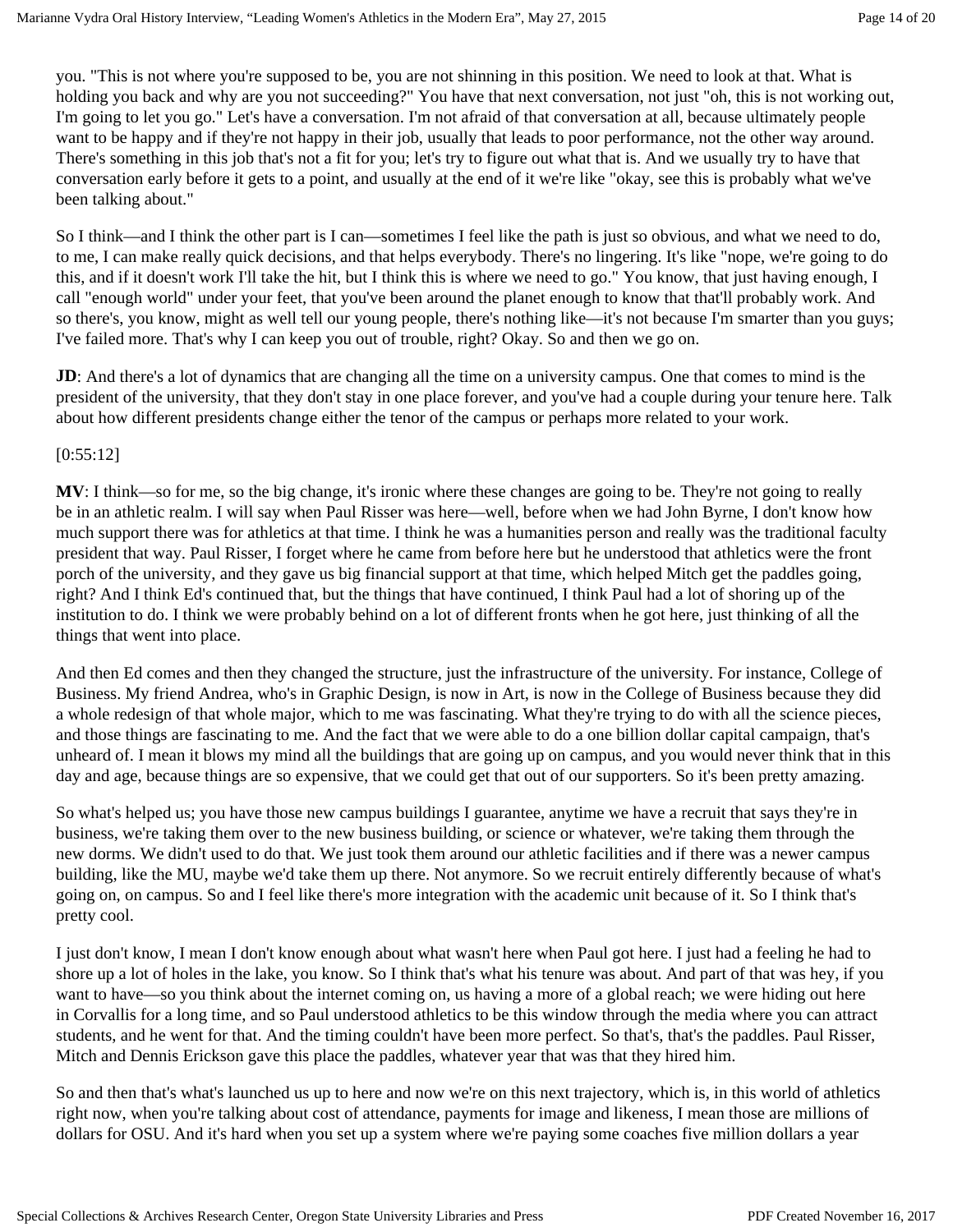to do a sport, so of course people are going to start questioning that. It's like where's the money going? So we're in an interesting time right now.

**JD**: Sure. Well, and one of the things that's changing is Bob De Carolis is leaving as athletic director. The two of you have worked together for quite some time, maybe talk us through a bit of the trajectory of your time together and bring it up to the present.

**MV**: The thing I'm going to miss is Bob would always allow me to disagree with him, in private. We were a good "have you thought about this, have you thought about that" kind of, and he allowed me a lot of leeway to bring in a different voice, and that part I'm going to miss. I mean it takes somebody with a strong sense of self to be able under—to be able to be under constant scrutiny, constant pressure and all these forces coming at you all at once. And he's just been very supportive of me and my career and has expanded my role a lot since I first started. So I feel indebted to him for that. And now I feel like my position is more like when I was talking to you earlier, the bridge. I've been working with this staff for so long they kind of, they know me, they know my style and how I work, and there will not be another Bob De Carolis, and that's the conversation we're having right now, and to have them get their head around that. There's only one of all of us in the world; there's only one Bob De Carolis.

#### [1:00:23]

So yeah, it's a little scary. Change is a little scary, but I firmly believe as long as you're working hard and moving the needle, stay the needle every day, we're going to be okay. So the personal side of that's really hard for me to see him go. So he was a—he's a great friend and a great mentor.

**JD**: And as SWA, you have kind of a series, or a series of responsibilities; institutional, conference and then NCAA. We've touched some on the NCAA piece, we haven't really talked about your conference work for many years as the PAC-10, now it's the PAC-12. Talk about sort of what you've done within the conference realm.

**MV**: Well I think the biggest piece has been we've been—the SWA group has been really involved in when Larry Scott brought in the TV contract to the presidents and they signed it; "okay, we need 800 live events, which is twice as much as any network in the country. All the other networks have 400, we have 800. So you have to schedule all your games to be on TV." And so we have this system. It took over a year to get it set up and running to where we—all the checks and balances are run through our group except for football and men's basketball. Football and men's basketball, all those games were on TV always. That's part of the contract. Those they figure out first, then everything else comes down to the Olympic sports.

And so to have been able to shape that conversation—and we're still shaping it—we were having discussion in May about how some of this is still not working and this is why. We're talking about our soccer programs. Case in point: they want to have—our soccer programs, we're going to play Thursday, Sunday. Traditionally they played Friday, Sunday. And they say they need the extra day of rest, well when we met with the student athletes down in San Francisco about time demands, their first thing to say was "please don't let us miss more class time," of anything else that they said. So we're in a room where we have coaches telling us, "for health and safety and sport we need another day of rest," at the same time, in order to get that, "students, you're going to have to be out of class one more day."

Those are the conversations we're wrestling with, because it's like where do you go. And we had a long, long—the conversation's not over, it got pushed to June 2, actually. So we're still wrestling with it, wrestling with shaping things like the women's basketball tournament and being in Seattle and how good that's been for the program and should we stay in Seattle. Those kind of big kind of discussions. You know, all the way down to what are we going to do with wrestling. We have a sport, there's only three teams in the conference now; us, Stanford, ASU and then four or five, maybe six other affiliates, and what are we going to do with that sport? Because you have the Big 12 who's soaking up a lot of the west coast teams and their super conference and now we're hanging out here by ourselves. And I knew that would happen. I predicted that.

So what are we going to do as a conference as these teams out here to make sure we're positioned to have a good segue way into the national championship? So those kind of discussions. You know, all about to how are we going to get, with limited—as of 2008, I don't know if a lot of people know, but flight options have become more limited. Portland is not a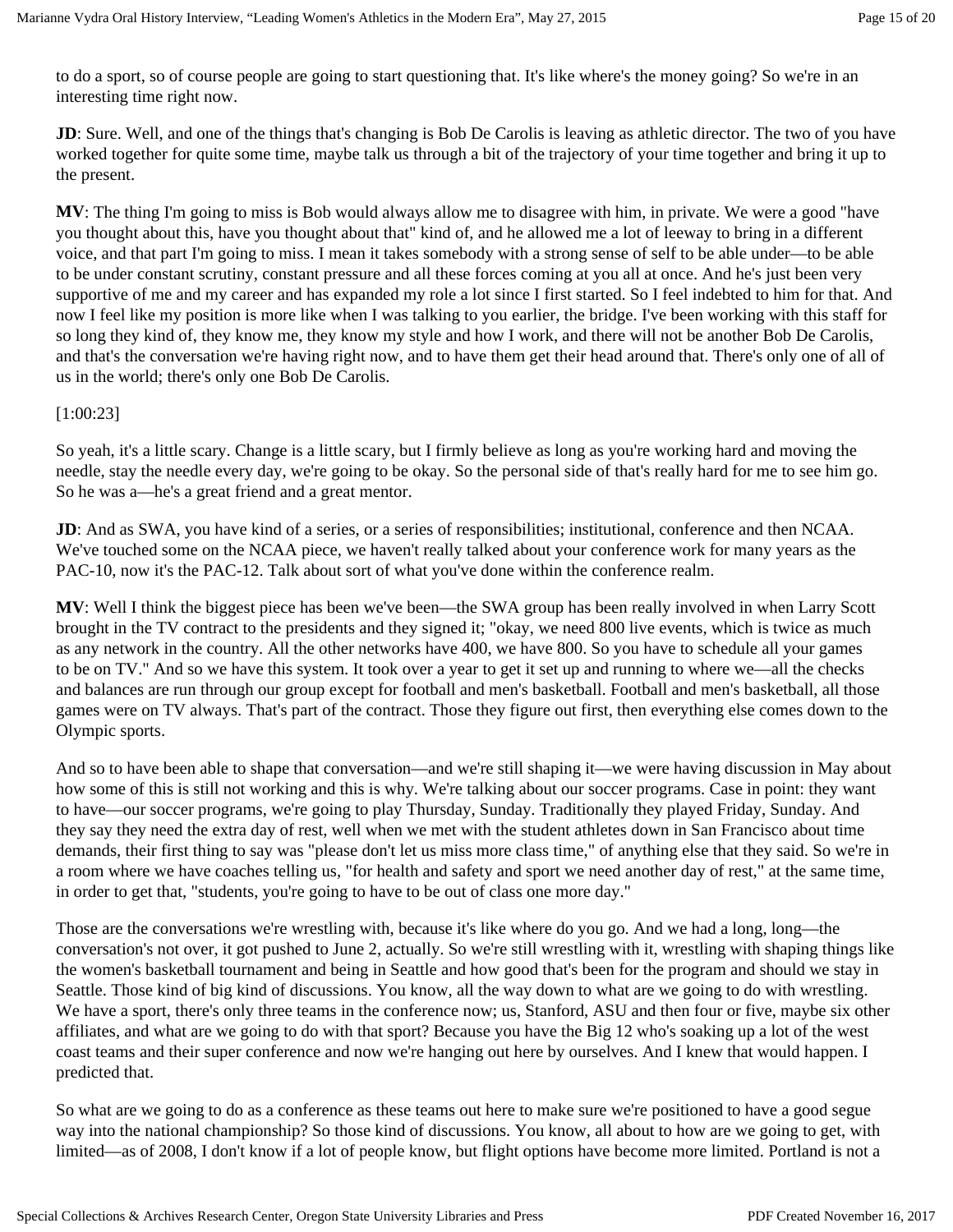hub anymore; Seattle is our hub. So our teams, it's very dicey when our teams come here to visit. We just had this happen, and I need to—I told the people at the conference it can't happen again; Utah missed their plane. They were on the last flight out of Portland and it was at six o'clock pm, Salt Lake. That's the last one. That's early. So we had a baseball game that started at noon; it probably should have started at 10:30. But I wasn't part of that conversation. It's like we need to do some extra checking here, because—and their SWA's great. She's like "well there was a traffic development." Right. You still wouldn't have made the flight had that game gotten over and, there's no way.

So we really pay attention to those pieces that'll hit the student athletes, which I enjoy a lot. And you know, we talk about video systems and all these other pieces for volleyball or how to pay, how much to pay umpires and all that stuff too, but really focusing on what, how are we impacting our student athletes, and we get to have those discussions a lot and that's what I enjoy.

#### [1:05:08]

**JD**: And you've talked about I think both institutionally and then in the conference you get to sort of work in different relations with gymnastics or wrestling or different sports.

## **MV**: Yep.

**JD**: Kind of what's your experience? Are there similarities, more differences between one sport and another, or?

**MV**: They're all different. I mean it's interesting. So depending on—we rotate sports, so I've been like the liaison with softball coaches, I've been liaison with gymnastic coaches, men's soccer, there's been a bunch. Wrestling I think I even have had. So you get in the discussion in the room, you're—I'm just the one SWA but you have all the head coaches in the room, and yes every sport is different. There are some deep relationships there, there's interesting relationships there in between; you have to manage all that between coaches. So yep, every sport's different, and the goal of those meetings is if they have anything globally they need to talk about as a coaches group, as it affects them in the conference, this is where it pops up. So some of those meetings can get a little heated, but it's okay. I mean conflict is kind of how you make a diamond, right? So we kind of allow that process to happen.

But I've enjoyed that part, I've enjoyed it a lot. I have gymnastics right now; they are a joy. I mean they're just the greatest group of people. And all of our coaches are, but they're just at a different lev—and I think it has to do with who's in the room, what level of experience is in there. You have people in there with lots and lots—Tanya, Val and Megan, with deep, deep, deep experience in gymnastics. They hold the tenor of that meeting, and it's great.

**JD**: And we've touched on Title IX a couple of times; I know that you were one of the key people in organizing at least one, if not multiple, kind of Title IX celebrations. Talk about arranging that and why that's important.

**MV**: That came out of my experience at Southwest Missouri State. So I grew up with—we were an all-women's athletic department, and I have to say the work I did in that department, we had so much fun. I just remember we'd be working and we'd just be laughing so hard we were crying at night and just didn't want to go home. And so that work was more like a party and I wanted to recreate that. And there was a lot of women here I think that didn't get properly recognized. You know, as I learned, not all of our women got their letters. We got our letters when I went to college, but our women didn't get their O for whatever reason, because they were, quote, "outside the department at the time."

So the first one I organized was probably I think had to be twenty years ago, because of where we're at. It can't be fifteen. Every five years we do these. Five people showed up, okay? The next one we had probably forty, the next one there's like a hundred, and hundred and twenty; the last one we had four hundred people. So every five years we do this. So in 2017, I actually got to put my committee together this year; we do it two years out and we settle on a theme and who we're going to celebrate, and I think this time we're going to celebrate the coaches and administrators, the pioneers that were around during all this time. It'll be from Robyn all the way back down to probably Pat Ingram, who's in her eighties. We'll do this great—to me it's a party, so I like throwing parties.

And we have a committee and what I've done is, I keep saying "I will not be here forever," and I keep showing up. Luckily the university keeps employing me, but I need this committee to take control of it, because these are the student athletes that went here and this is their—I go "this is your project, I'm giving you a budget for it, you shape it. And so the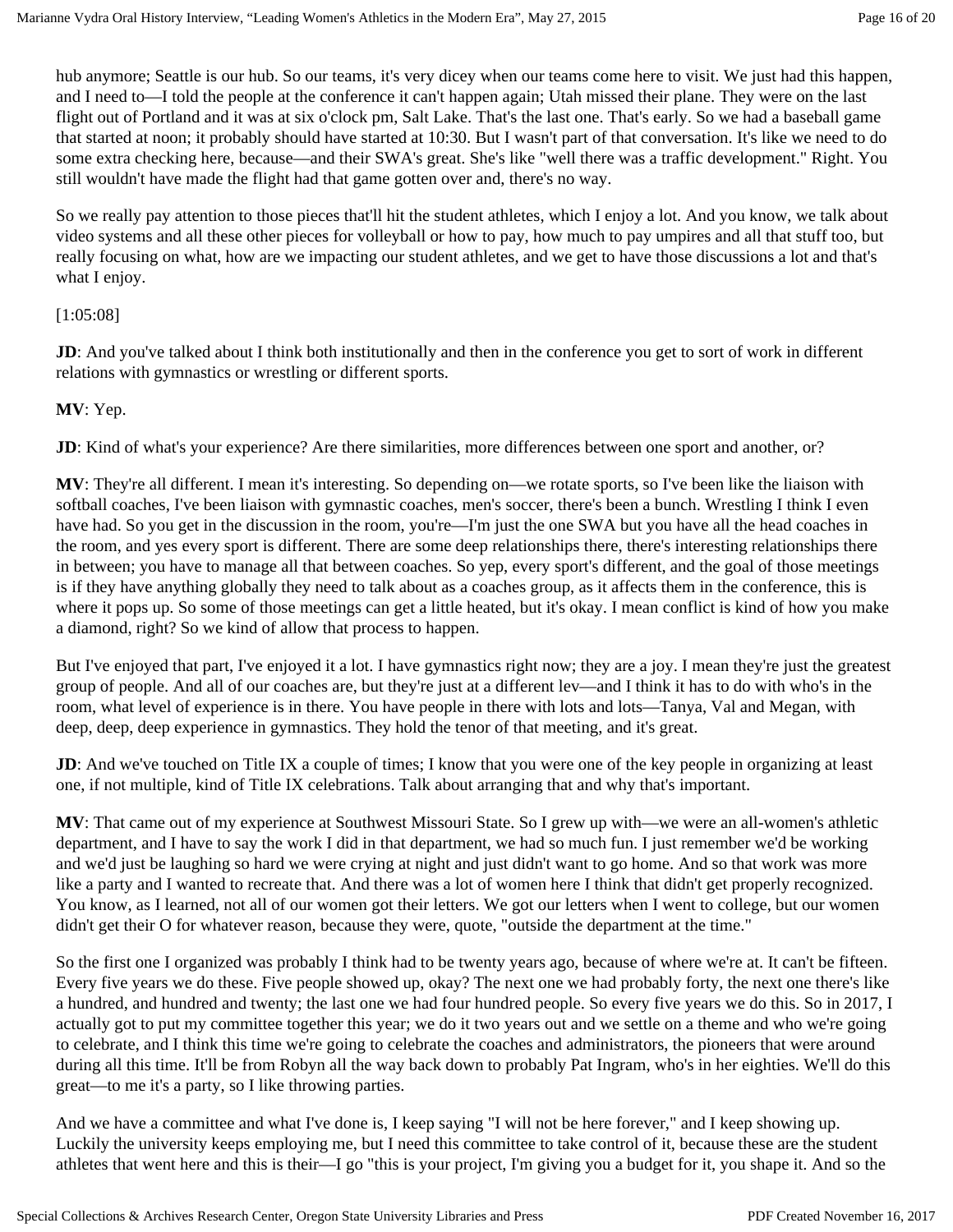reason this last one was so successful was because they owned it. This is the first time I got them to own it. And they went and got their people here, they found a softball coach they haven't talked to for years, lot of forgiveness going on there, because it was a crazy time. They were under different pressures then. So and I always talk about healing, because they don't want to invite somebody because this happened. I'm like "well, let's look at what it was like when they were here and why maybe they behaved this way. So let's get past that a little bit." So a lot of healing. And so really have charged that group—it's a standing committee of people and we'll have the same committee again—to really run with it. And it's just turned into this party that we do every five years, and it's kind of cool. I just love it.

#### [1:10:05]

So I can remember last time we had it, so it was '12, 2012 and I can remember—and it was a mess, because there were so many people and there's not a lot of support staff to help around with that, and everyone went with the flow. I mean we had the seating was all messed up and everything, but it didn't matter, and I told people, I go "people haven't seen each other for ten or fifteen years, they're going to want to talk." So we just needed to be a little organic on how we let it erupt. And so the first hour it was seventies music and talking and letting people, just let them have a beer, get some hors d'oeuvres, whatever, just let that happen.

That was the best thing we ever did, because I remember my bosses walking, Bob, he walked in, he came in really close to when we were supposed to start, he goes, his face was like "oh my god, who are these people." Right? When you almost have four hundred people in that room, you're not supposed to have that many people in the room. And we just killed it. And part of it was they owned the music, they owned the program, everything kind of worked in our—it was just the stars aligned that night. So that's something I'm really proud that I created here, and I hope it lives on. I have another one to do in '17, and like I said we're going to honor some coaches and administrators at that time. We'll see what that looks like. It's a blast.

**JD**: Mary and Joy thoroughly enjoyed talking about their participation in that event as well.

**MV**: It's a party.

**JD**: And you also ended up establishing two endowed scholarships for female athletes, named for a couple of your predecessors that you've touched on during this interview.

**MV**: Yep, from Pat Ingram and Sylvia Moore, and that was because someone said "you can't do it," so I did it. Right? "Oh, that'll never happen." "Watch me." So I went and found four or five people that gave five thousand to get those both started, and I did it twice, and that was because someone said "you can't do that." So there you go. So now we have those and then what happens is Sylvia and Pat—I forget how the process worked—they have criteria and we pick the athlete or they help pick the athlete and then the athlete, at some point, reaches out to them with a note or something like that and they're aware of where they're scholarship is going.

So I wanted, in some way, to memorialize those two, because I will tell you at the time when I started that there was a lot of resistance. There was some resistance too. And I wouldn't say it was because they were against, that tone was against, it was they were too busy with other things. So it's like "oh, we don't have time for that." So "okay, I will take time for this." And I just didn't want us to get past these stories that are out there. You know, now we have Pat Ingram's picture hanging up next to Paul Valenti's right outside my office. And so every day I come in, I'm like "yes," because that was a story that not a lot of people know about. She held the first AIAW national track meet that OSU ever had for women here at OSU. She ran it. I think she was pulling hurdles off the track. You know, it was her and her friends, and they had great stories about how they'd take breaks up in the Women's Building; she'll come in, they would go smoke cigarettes and then come back. I'm like "you guys used to smoke up there?" She goes "oh yeah." So it was different times.

**JD**: It was the times.

#### **MV**: Yeah.

**JD**: Very different times. Well, but I think you're right, those stories are important because, as you said, for athletes today it's pretty almost impossible for them to know, men or women athletes, to know what it was like for female athletes back in the day when there weren't facilities or anything.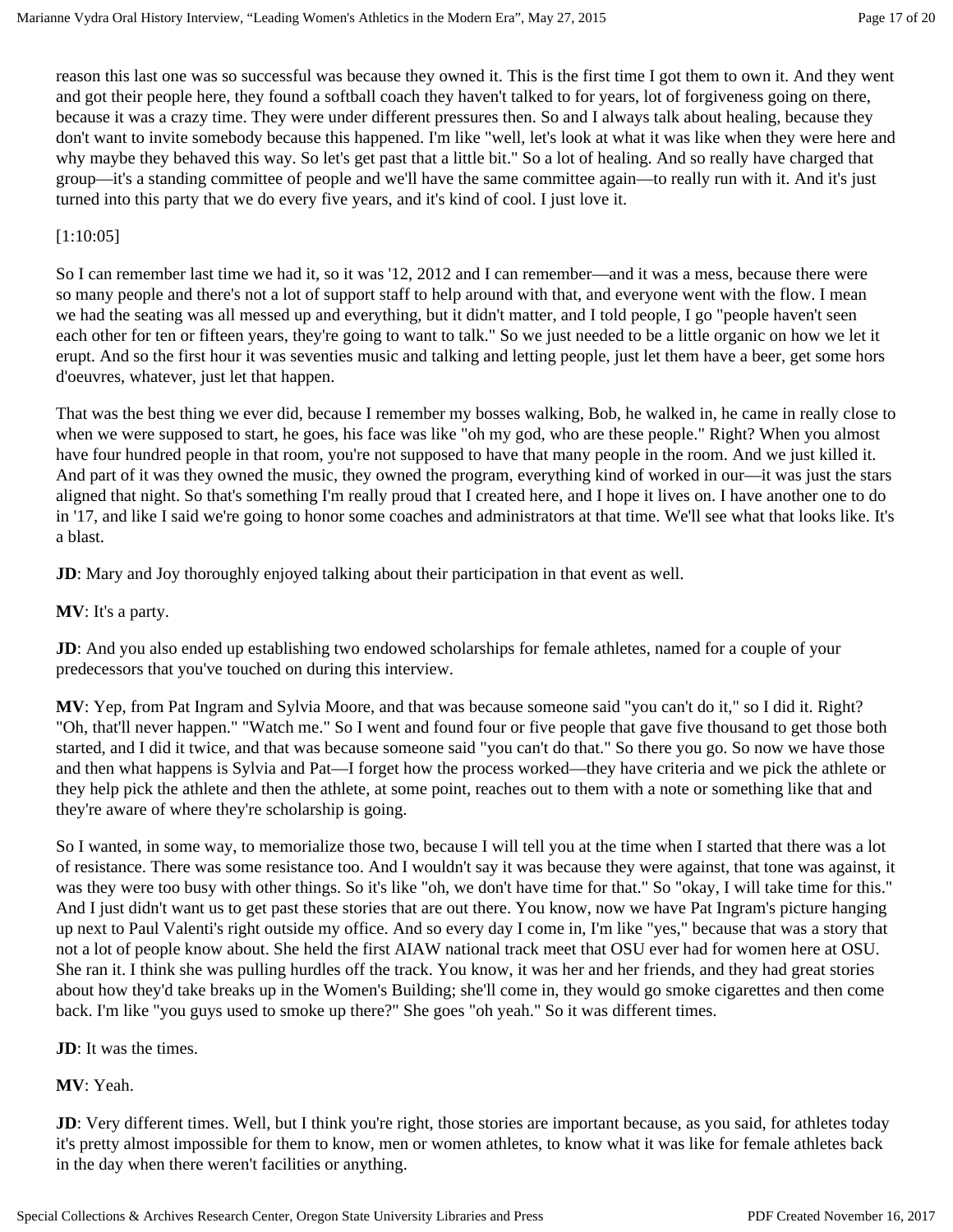**MV**: Well, and Pat flat out told me they weren't allowed to run with the men at all. They had to run around them and they had to have these schedules. The only one that was allowed to practice with the men was Joni Huntley, that was it. So I'm like "okay." So you know, and then you have to move that generation away. There's a lot of bitterness there and it's like yep, I get it. And even to get them to come to Gill, come back, there's a lot of healing with that, because they weren't treated very well. They were not. I mean there are stories; Pat told me a story when field hockey got dropped. I had to argue that field hockey was a sport here with some of my administration. I go "it was a sport, here's the schedule, here's our alums, here's all the people that played in it." But we finally have field hockey was put back up as a sport, and I was told when women's athletics came from the Women's Building over to here they dropped field hockey and they burned everything. They burned the kilts, they burned the sticks, whatever. So I have a stick and a ball in my office that I won't let go of, and it's probably one of the only—I got to get it to archives, actually. It's one of the only ones that's probably around the campus.

#### [1:15:14]

I don't know if that happened; that's what I was told, but there's a lot of bitterness around that from, if you talk to our field hockey women—and we have them, they were here—they did not have a great experience all the way around. So there was a lot of struggle, I'd say sixties, seventies, up till the eighties, and then it all changed.

**JD**: And there have been some great experiences, some great winning teams at OSU, and we would be remiss if we didn't capture a bit of 2014's exciting women's basketball season.

**MV**: Yes, yes. Yep, that's been a journey. Basketball, women's basketball was pretty good when I got here. We'd get to the NCAA tournament a few times but then we'd lose that first game. And Sweet 16, Aki had a team when Robyn was on it, I believe; they made it to the Sweet 16. So that benchmark for her, she comes with me to the games, we're going to the Final Four, but that Sweet 16 piece is real important for her, and to have gotten so close to that, we were one game off; we were one game off last year, one game off this year, I don't think that's going to happen again. I think we're going to break through now. So it's been very fun to shepherd and watch that all play out. Pretty cool.

**JD**: Well and I think it's partly intriguing, because it's sort of where women's basketball was just not that many years ago, and...

#### **MV**: Yep.

**JD**: Maybe talk a little about how that all evolved.

**MV**: Well I think you do your best to make a good hire in those situations. We had Aki and then we had Judy Spoelstra was an alum; definitely at the time probably felt that that was the best hire we can make. She was doing a good job, wherever she came from. And you know, when you can go back to an alum, which is where we're at right now, you get a different flavor. They're invested in a different way, and Judy was very invested here, very. But you know, she just didn't have the success that she thought she would have. Then we got a different direction, we go someone who's been in a power house as an assistant coach for seventeen years, and who better to be a head coach than someone who's had that much experience at a high level program, only to find out—and this is what we learned through the process—Division I jobs are extremely, extremely high level, and going forward we made a decision that we won't try this out on assistant coach anymore. That step is too high. It should be like natural, but it's way bigger than what we all think.

And it can be painful for some people, I think. And that's why I think that that was just an unfortunate situation that we had with LaVonda, because she has all the pieces, but there's this space that you have to be in that's very, very public, and people scrutinize you 24/7 and you have got to have, it's just—I mean Scott talks about it now because he's, the more successful he gets it's more fun but boy, there's more people with eyes on him now than he's ever had. It's extremely stressful, and you can't predict, unless someone's already had that and gone through it, which Scott did at George Fox, how that will bear out on somebody unless they've gone through it. And that was the lesson that we learned.

So in our high profile sports, we kind of made the way we shape our—how we go out for our search is we're going to look at sitting head coaches first. So we learned that lesson, which I think was good. And so with Scott we got an alum, and then we got someone who's been a head coach. And so that—and plus he knows basketball. I should say a successful head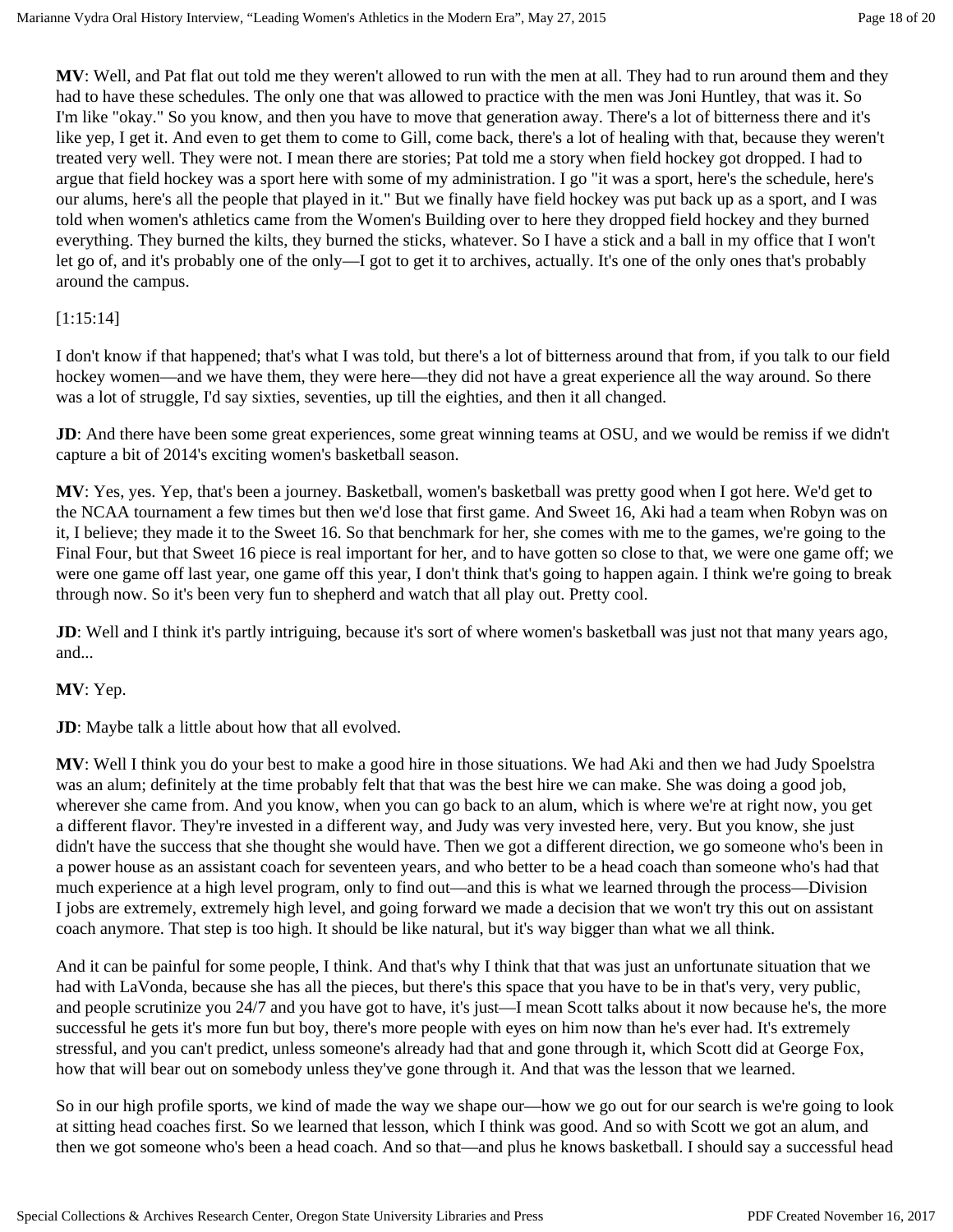coach. I mean he won the national championship at Division III. So that says something. That's not hard to do—that's hard to do. And so if he hadn't won the national championship at Division III, we're not talking to him. There's no way we can talk to him. You have to come to this level, to do what he did at that level with no scholarships and to win it all the way, that takes something special, so we knew he had that in him, and that's why we took the risk on him.

And you know, and having the alumni pieces is really cool. I mean again, he's invested differently. He sees the gym differently; "Marianne, those seats need to be black. We don't need one orange seat in here." So hopefully by the time he retires Gill will be all black. That's our goal.

[1:20:08]

**JD**: Lots of details that wouldn't necessarily be obvious to—

**MV**: No. No, but he knows those things, like "you know, the speakers are dusty up there." It's his house, and that's what I tell our people: this is his house, he's going to look at it a little bit differently, pay attention. And I could appreciate what he brings to the table.

**JD**: So this campus has been your house for a long time now, and perhaps we could start to wrap up here with just some of your thoughts on what OSU was like when you started, where it is now, perhaps where you see it going, or—

**MV**: Yep. Well I think the number one piece is our mentality's changed. I hate—we used to always say we're the underdog. I hate that, I hate that, I hate that. We're not. We're different, right, and we don't have to start behind. An underdog means it starts behind; no, we're at, this is where we're starting from and our path is different. You know, there's eighty-five ways to skin a cat, and we can win with what we have. We definitely can win with what we can have. It takes good teachers, and so that goes back into our DNA and who are we and who are we hiring; we're hiring good teachers. And I learned this early on when I was camp-coaching volleyball; I always take the worst kids. I go "give me the worst kids, we're going to beat you guys," and we would figure it out. I mean and these students, these are kids, I mean ten, eleven, twelve, they're awful volleyball players, scared of the ball, you name it. We would win games and people would get so mad at us, but I truly believe there's always a way, you just got to find it.

So we try to find people who understand that, and they don't make excuses. I don't need that, I don't need that, I just need this group of people and this is what we're going to do. You know, I saw that in our volleyball players this year for the first time. They believed in themselves. But I think getting past that psyche of the underdog, that we belong here in this conference, that we can compete with everybody, I think that we've reached the tipping point where that is our culture now, and we expect to win. So that's been, I always expected to win. I grew up with winners. When I was at Southwest Missouri State, all my people that taught me all my sports, they were winning national championships. The softball team at SMS won a national championship, field hockey team, they win a national championship. These were all my peers, we won. And we weren't afraid to play UCLA, Southwest Missouri State play UCLA. We weren't afraid. Or Oklahoma State or whoever we were playing. We'd just go play them.

And I had a real hard time when I started overseeing sports and our coaches wouldn't go play a Duke or an Oklahoma State. I'm like "we have to play them anyway if we're going to win a national championship." Well, you've seen a wholescale change in our scheduling, which I love, but there are a couple things that I want to get done. I feel like it would be really great to endow the leadership program, I have a plan for that, just so it goes on. Right now it's really peopledependent; it needs to be systems dependent. So endowing it allows who's ever in charge to hire the people to make it work. And then winning a conference championship at football is real important, because I think we can do that, and getting to the Final Four in men's and women's basketball are the other two big things.

Those, if we do those four things, I feel like I did my job. So we'll see. And people from, not when I got here, we weren't —we couldn't score a touchdown. So to talk about winning a conference championship in football, when I got here, men's basketball, we were the bottom, bottom, bottom, bottom, bottom, and we have the right person in place right now. Women's basketball; we went through our struggles, we have the right person in place right now. And I think it's helped. People say "well gymnastics and wresting win because there's only forty wrestling teams and there's only a hundred gymnastics teams in the country." To me I don't care. To win you still got to beat everybody. I don't care if there's five or a hundred. So people kind of give them an "oh, well they have to do that," but when you start winning national